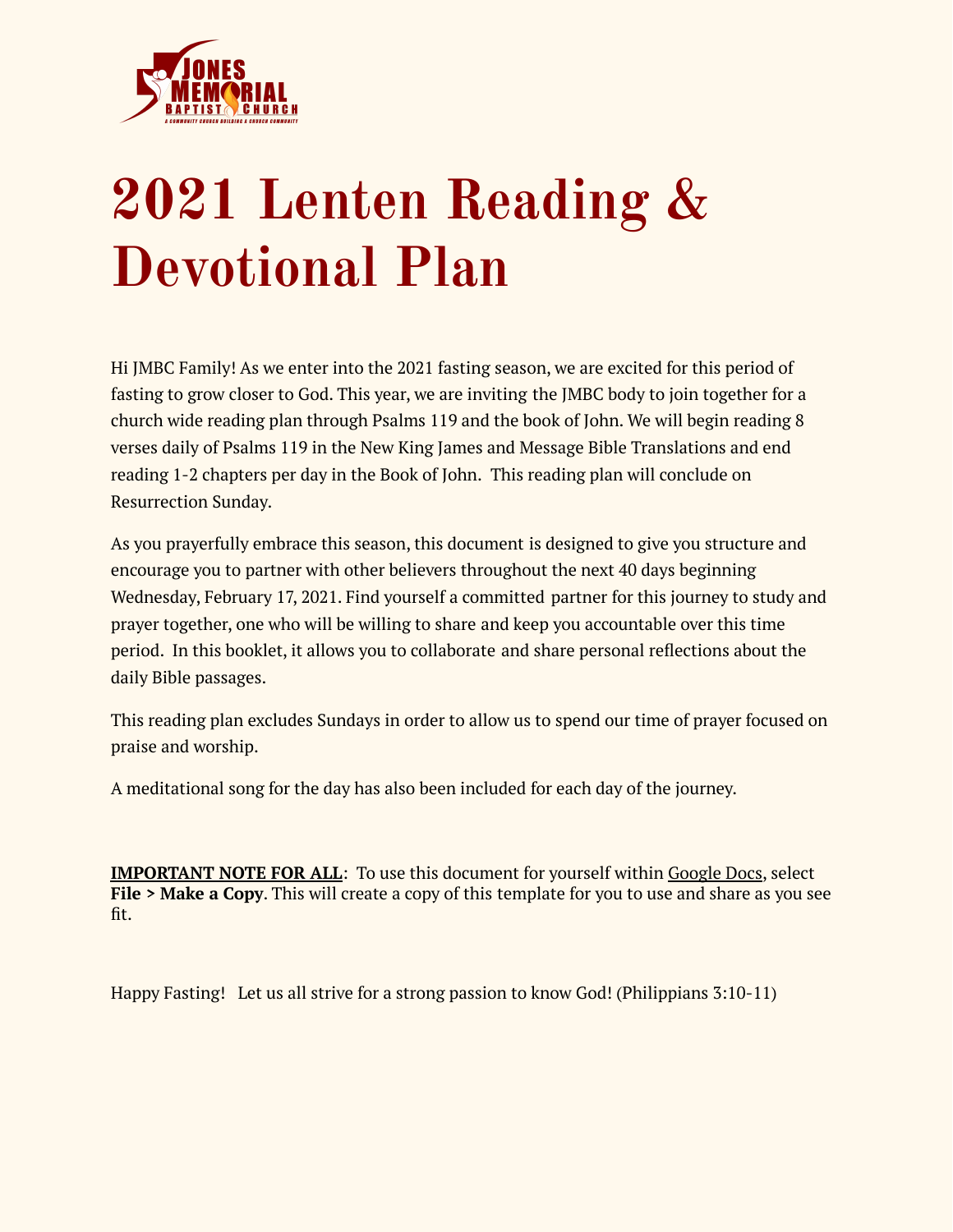# **Reading Plan Schedule**

Click below to go directly to a specific day.

| Day 1 Psalms 119:1-8      | $\overline{\mathbf{3}}$ |
|---------------------------|-------------------------|
| Day 2 Psalms 119:9-16     | $\overline{\mathbf{4}}$ |
| Day 3 Psalms 119:17-24    | 5                       |
| Day 4 Psalms 119:25-32    | 6                       |
| Day 5 Psalms 119:33-40    | $\overline{7}$          |
| Day 6 Psalms 119:41-48    | 8                       |
| Day 7 Psalms 119:49-56    | 9                       |
| Day 8 Psalms 119:57-64    | 10                      |
| Day 9 Psalms 119:65-72    | 11                      |
| Day 10 Psalms 119:73-80   | 12                      |
| Day 11 Psalms 119:81-88   | 13                      |
| Day 12 Psalms 119:89-96   | 14                      |
| Day 13 Psalms 119:97-104  | 15                      |
| Day 14 Psalms 119:105-112 | 16                      |
| Day 15 Psalms 119:113-120 | 17                      |
| Day 16 Psalms 119:121-128 | 18                      |
| Day 17 Psalms 119:129-136 | 19                      |
| Day 18 Psalms 119:137-144 | 20                      |
| Day 19 Psalms 119:145-152 | 21                      |
| Day 20 Psalms 119:153-160 | 22                      |
| Day 21 Psalms 119:161-168 | 23                      |
| Day 22 Psalms 119:169-176 | 24                      |
| Day 23 John 1             | 25                      |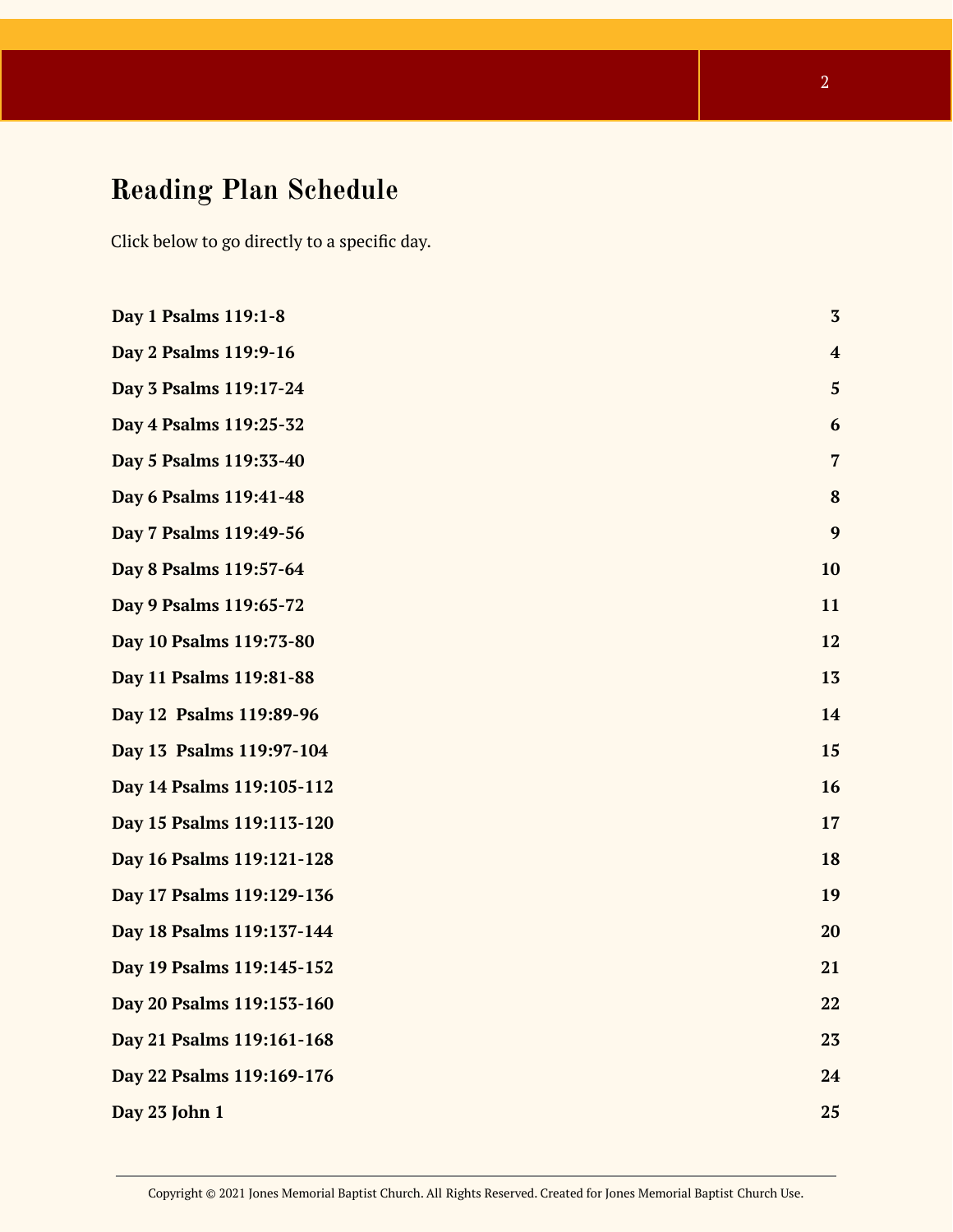<span id="page-2-0"></span>

| Day 24 John 2 & 3   | 26 |
|---------------------|----|
| Day 25 John 4       | 27 |
| Day 26 John 5       | 28 |
| Day 27 John 6       | 29 |
| Day 28 John 7       | 30 |
| Day 29 John 8       | 31 |
| Day 30 John 9       | 32 |
| Day 31 John 10      | 33 |
| Day 32 John 11      | 34 |
| Day 33 John 12      | 35 |
| Day 34 John 13 & 14 | 36 |
| Day 35 John 15 & 16 | 37 |
| Day 36 John 17      | 38 |
| Day 37 John 18      | 39 |
| Day 38 John 19      | 40 |
| Day 39 John 20      | 41 |
| Day 40 John 21      | 42 |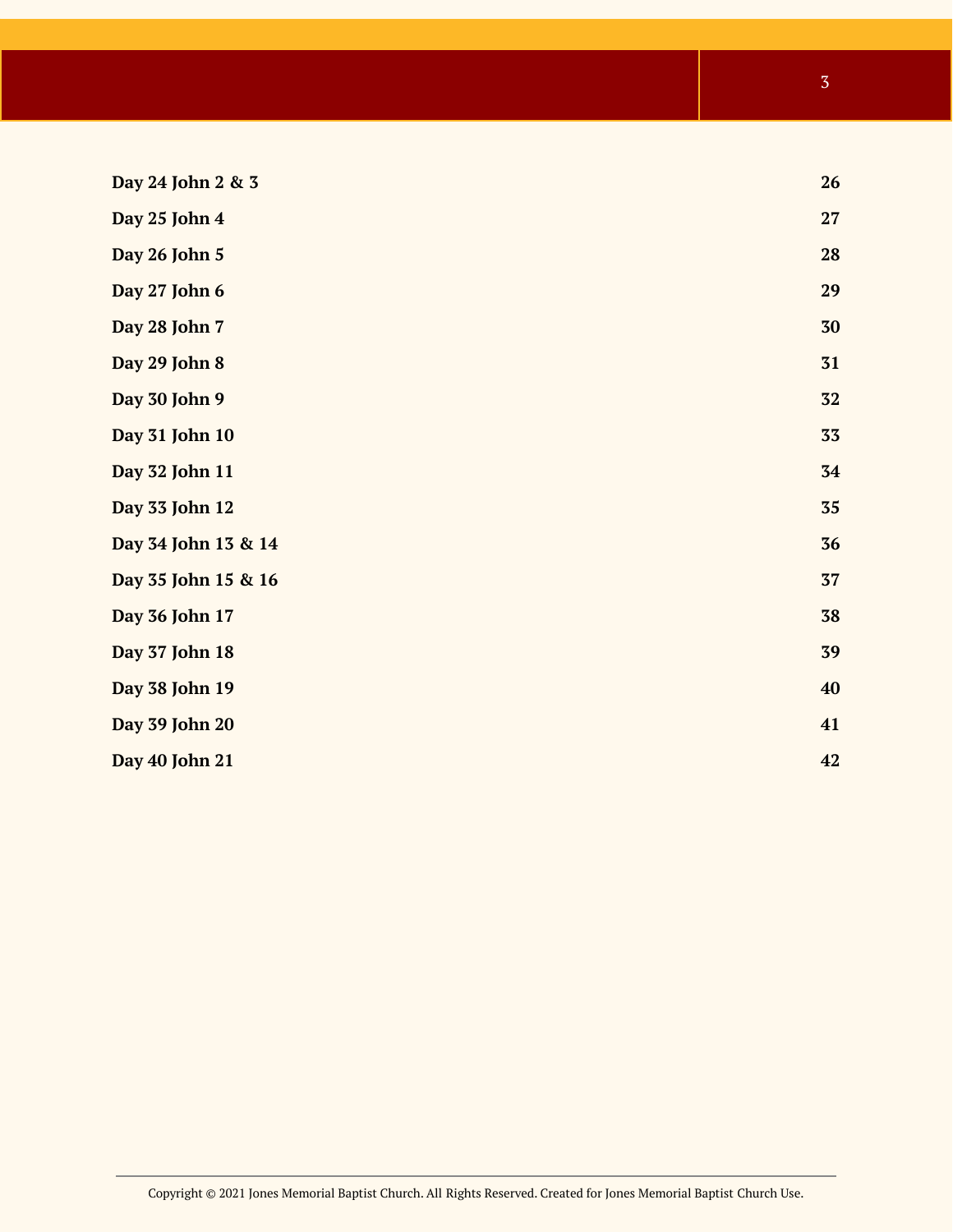# **Day 1 Psalms 119:1-8**

What specifically spoke to you from today's reading?

| <b>Name</b>               | <b>Comments</b> |  |
|---------------------------|-----------------|--|
|                           |                 |  |
|                           |                 |  |
|                           |                 |  |
|                           |                 |  |
|                           |                 |  |
|                           |                 |  |
|                           |                 |  |
|                           |                 |  |
|                           |                 |  |
| PRAYER FOCUS FOR THE DAY: |                 |  |
|                           |                 |  |
|                           |                 |  |
|                           |                 |  |
|                           |                 |  |
|                           |                 |  |

**Meditational Song for the Day: [CHANGE](https://youtu.be/dlgLJEHF3Ok) ME by Tamela Mann (click the title in blue to listen/view the song)**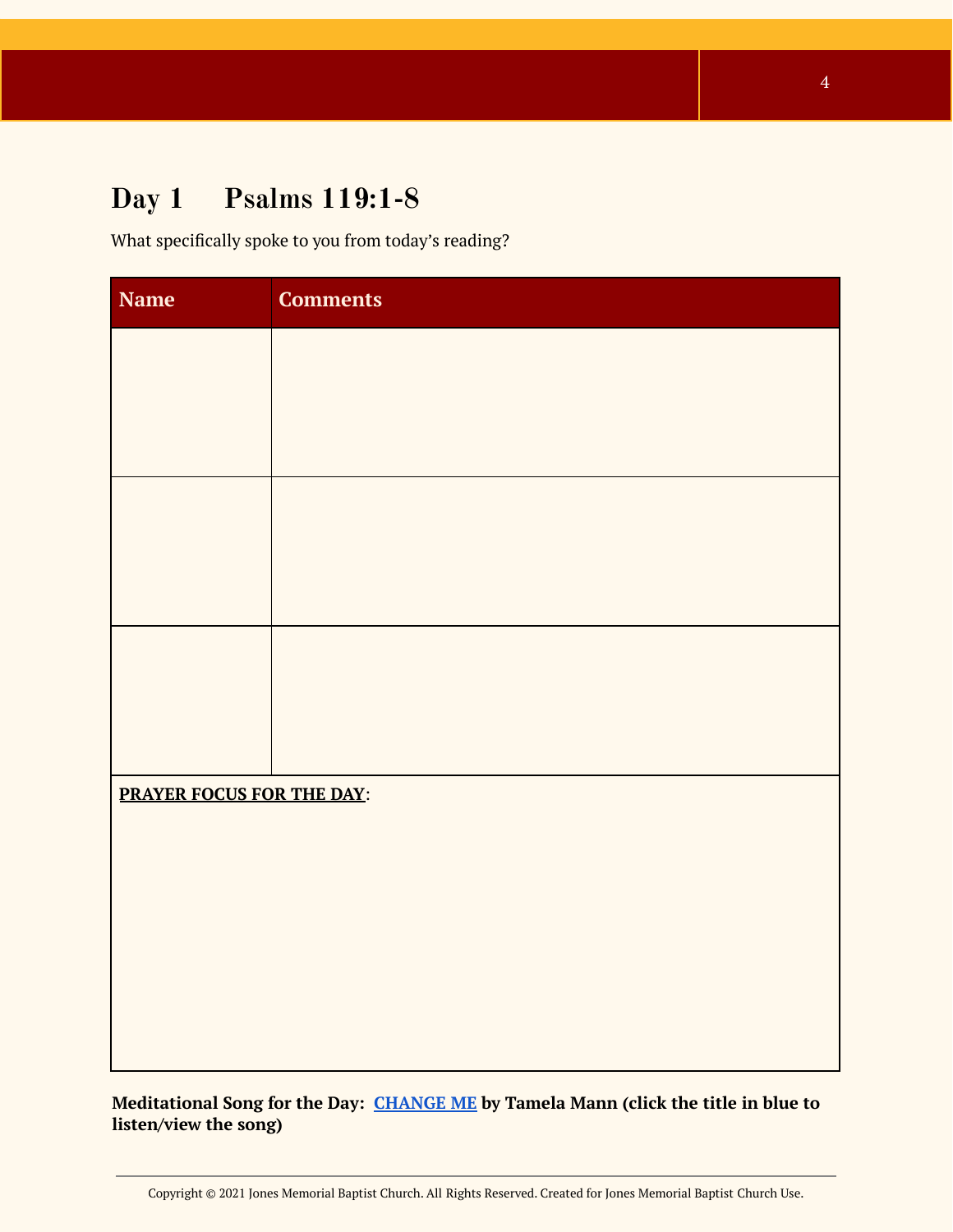# **Day 2 Psalms 119:9-16**

What specifically spoke to you from today's reading?

| <b>Name</b>                    | <b>Comments</b> |
|--------------------------------|-----------------|
|                                |                 |
|                                |                 |
|                                |                 |
|                                |                 |
|                                |                 |
|                                |                 |
|                                |                 |
|                                |                 |
|                                |                 |
| <b>Prayer Focus for Today:</b> |                 |
|                                |                 |
|                                |                 |
|                                |                 |
|                                |                 |
|                                |                 |

**Meditational Song for the Day: DRAW ME [NEARER](https://youtu.be/LxATVHB4R30) by Pastor E. Dewey Smith (click the title in blue to listen/view the song)**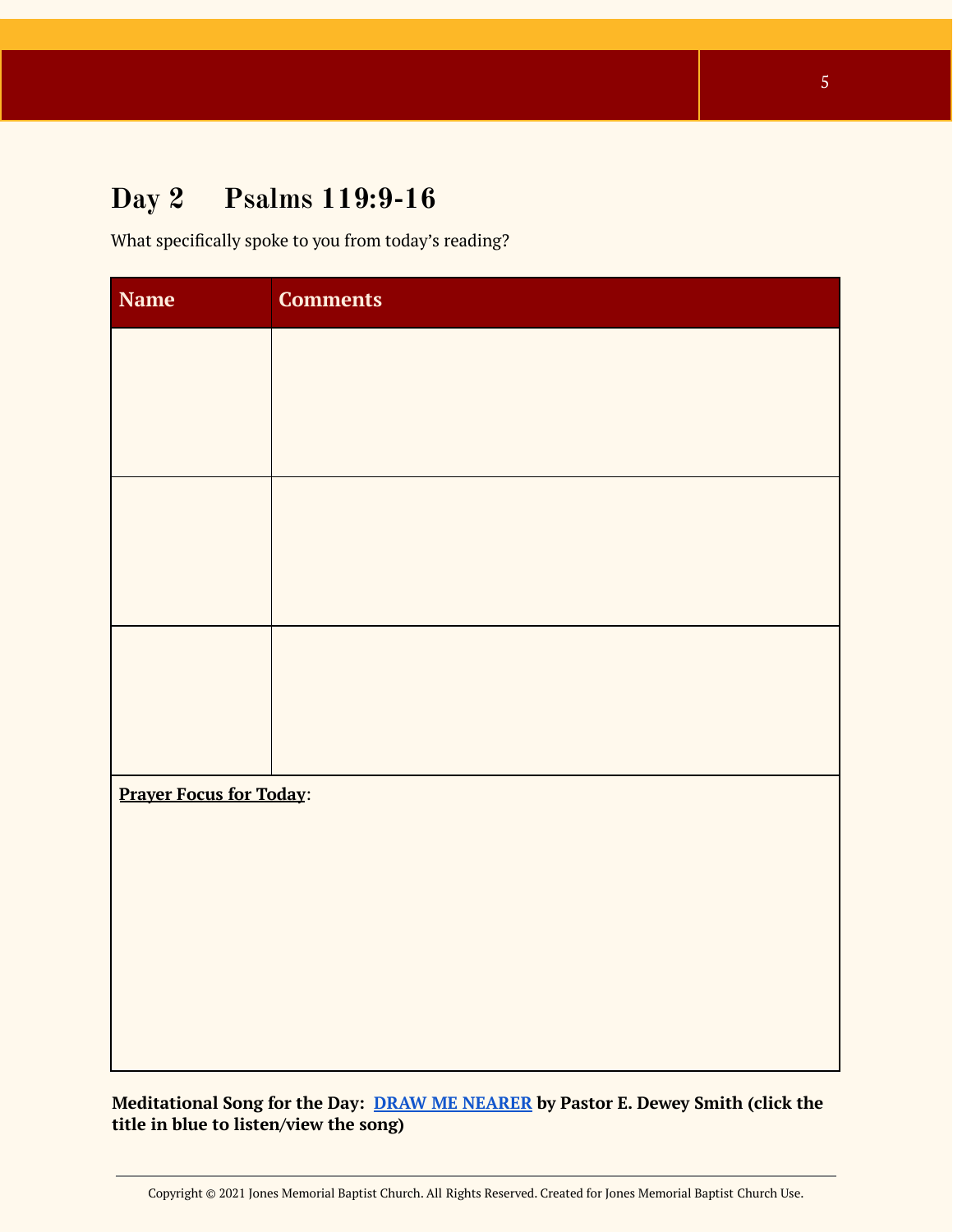# <span id="page-5-0"></span>**Day 3 Psalms 119:17-24**

What specifically spoke to you from today's reading?

| <b>Comments</b>                |  |
|--------------------------------|--|
|                                |  |
|                                |  |
|                                |  |
|                                |  |
|                                |  |
|                                |  |
|                                |  |
|                                |  |
|                                |  |
| <b>Prayer Focus for Today:</b> |  |
|                                |  |
|                                |  |
|                                |  |
|                                |  |
|                                |  |

<span id="page-5-1"></span>**Meditational Song for the Day: TOTAL [PRAISE](https://youtu.be/jCjaUwEsMdQ) by Richard Smallwood (click the title in blue to listen/view the song)**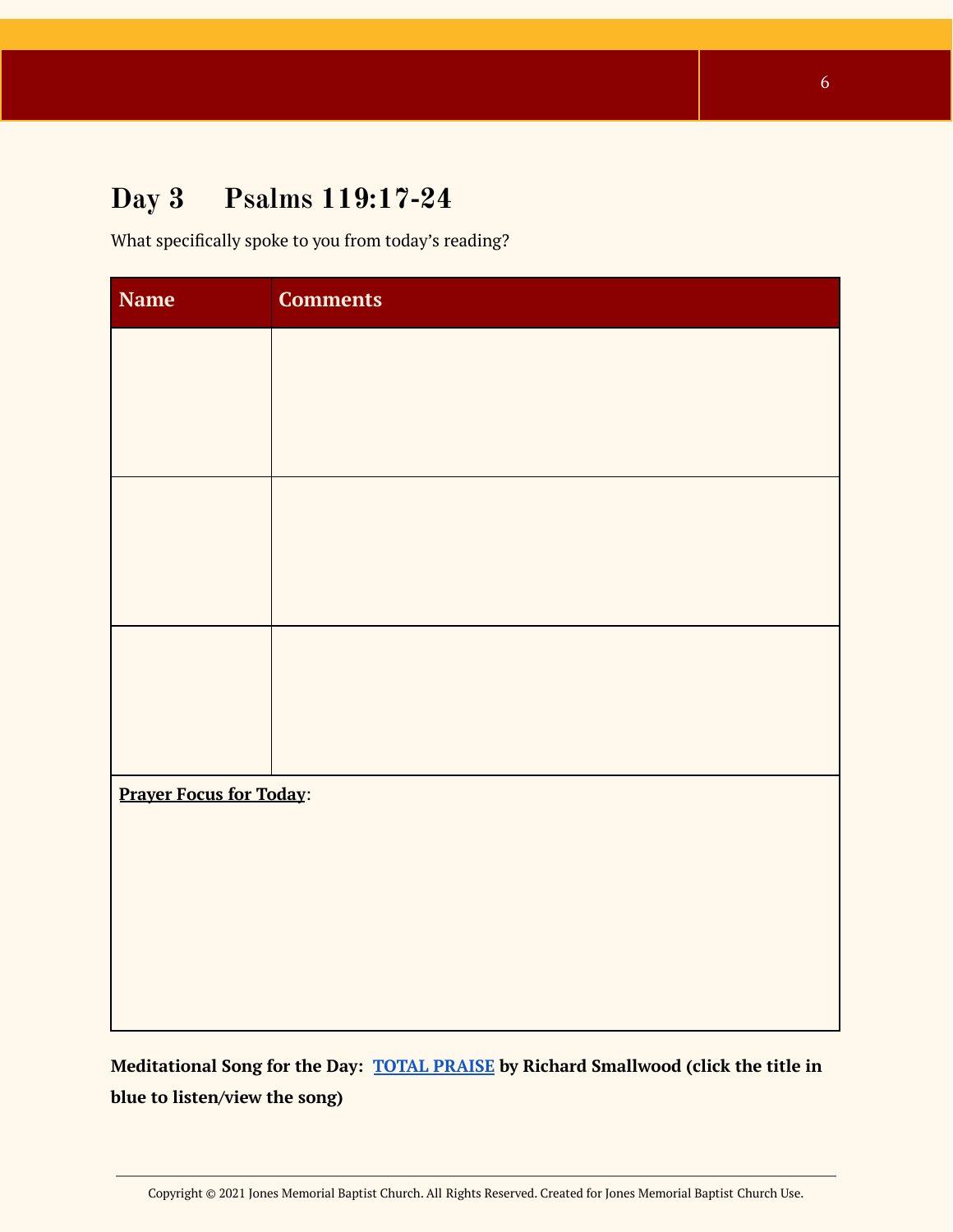# **Day 4 Psalms 119:25-32**

What specifically spoke to you from today's reading?

| Name                           | <b>Comments</b> |
|--------------------------------|-----------------|
|                                |                 |
|                                |                 |
|                                |                 |
|                                |                 |
|                                |                 |
|                                |                 |
|                                |                 |
|                                |                 |
|                                |                 |
| <b>Prayer Focus for Today:</b> |                 |
|                                |                 |
|                                |                 |
|                                |                 |
|                                |                 |
|                                |                 |

**Meditational Song for the Day: [TRUST](https://www.youtube.com/watch?v=hWdNuumUgio) IN YOU by Anthony Brown & group therAPy (click the title in blue to listen/view the song)**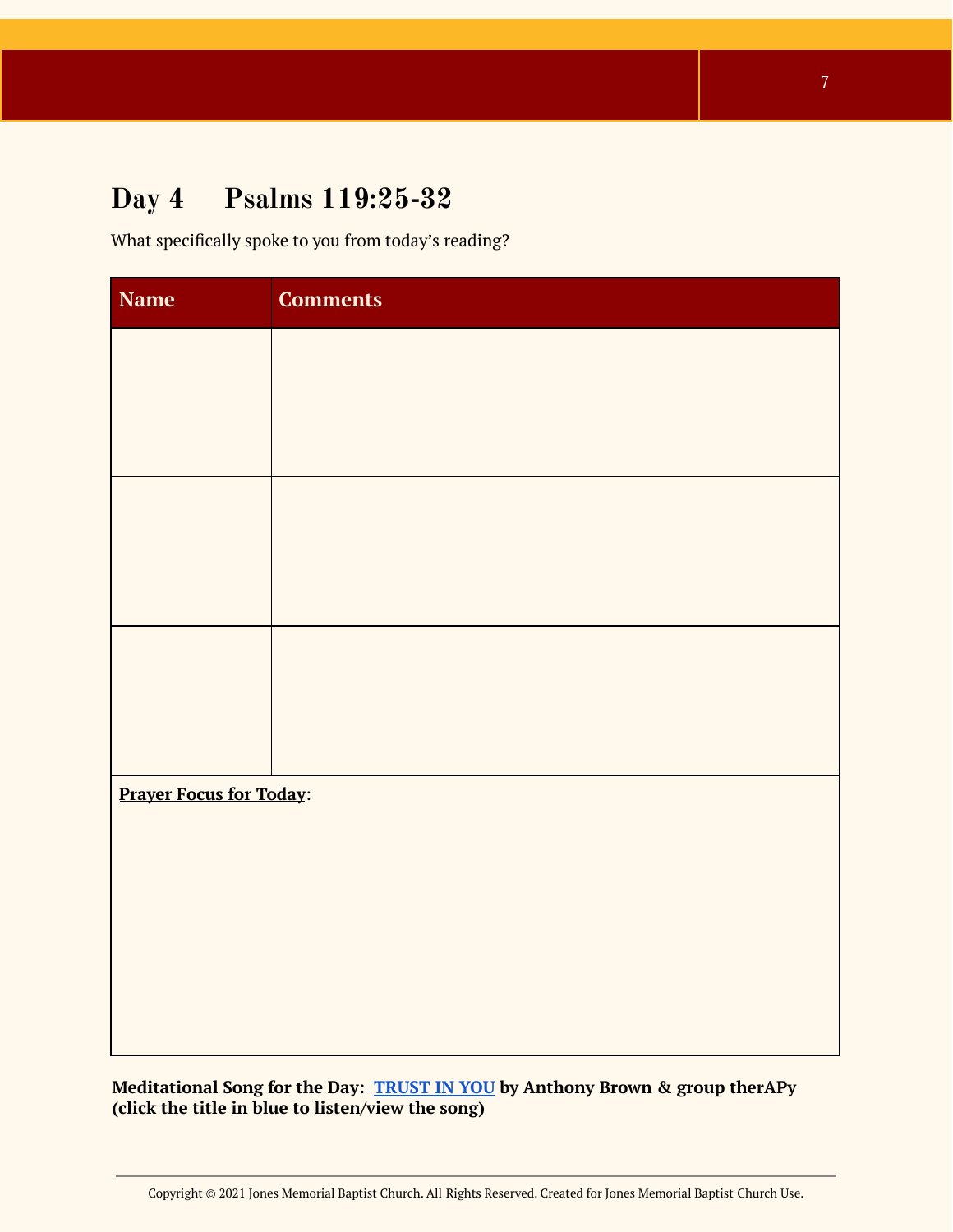# <span id="page-7-0"></span>**Day 5 Psalms 119:33-40**

What specifically spoke to you from today's reading?

| <b>Name</b>                    | <b>Comments</b> |
|--------------------------------|-----------------|
|                                |                 |
|                                |                 |
|                                |                 |
|                                |                 |
|                                |                 |
|                                |                 |
|                                |                 |
|                                |                 |
|                                |                 |
| <b>Prayer Focus for Today:</b> |                 |
|                                |                 |
|                                |                 |
|                                |                 |
|                                |                 |

**Meditational Song for the Day: MAKE [ROOM](https://youtu.be/R2fngqWB6kM) by Jonathan McReynolds (click the title in blue to listen/view the song)**

8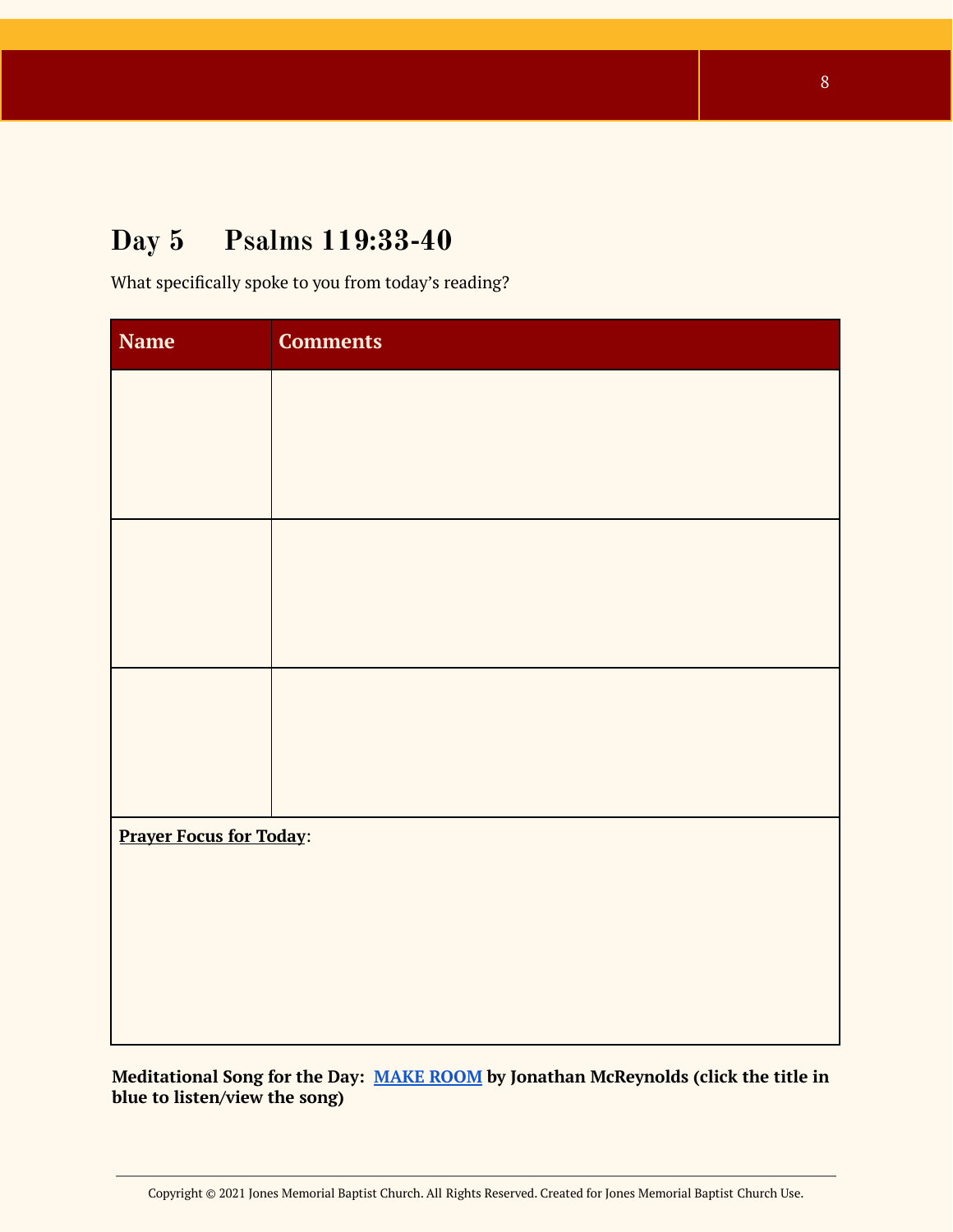# <span id="page-8-0"></span>**Day 6 Psalms 119:41-48**

What specifically spoke to you from today's reading?

| <b>Name</b>                    | <b>Comments</b> |
|--------------------------------|-----------------|
|                                |                 |
|                                |                 |
|                                |                 |
|                                |                 |
|                                |                 |
|                                |                 |
|                                |                 |
|                                |                 |
|                                |                 |
| <b>Prayer Focus for Today:</b> |                 |
|                                |                 |
|                                |                 |
|                                |                 |
|                                |                 |

<span id="page-8-1"></span>**Meditational Song for the Day: [CHANGED](https://open.spotify.com/track/69np0vEH8DIRlKZqSfnCBi?si=MzTafNBxQvqIOGmb3b_WNg) by Tramaine Hawkins (click the title in blue to listen/view the song)**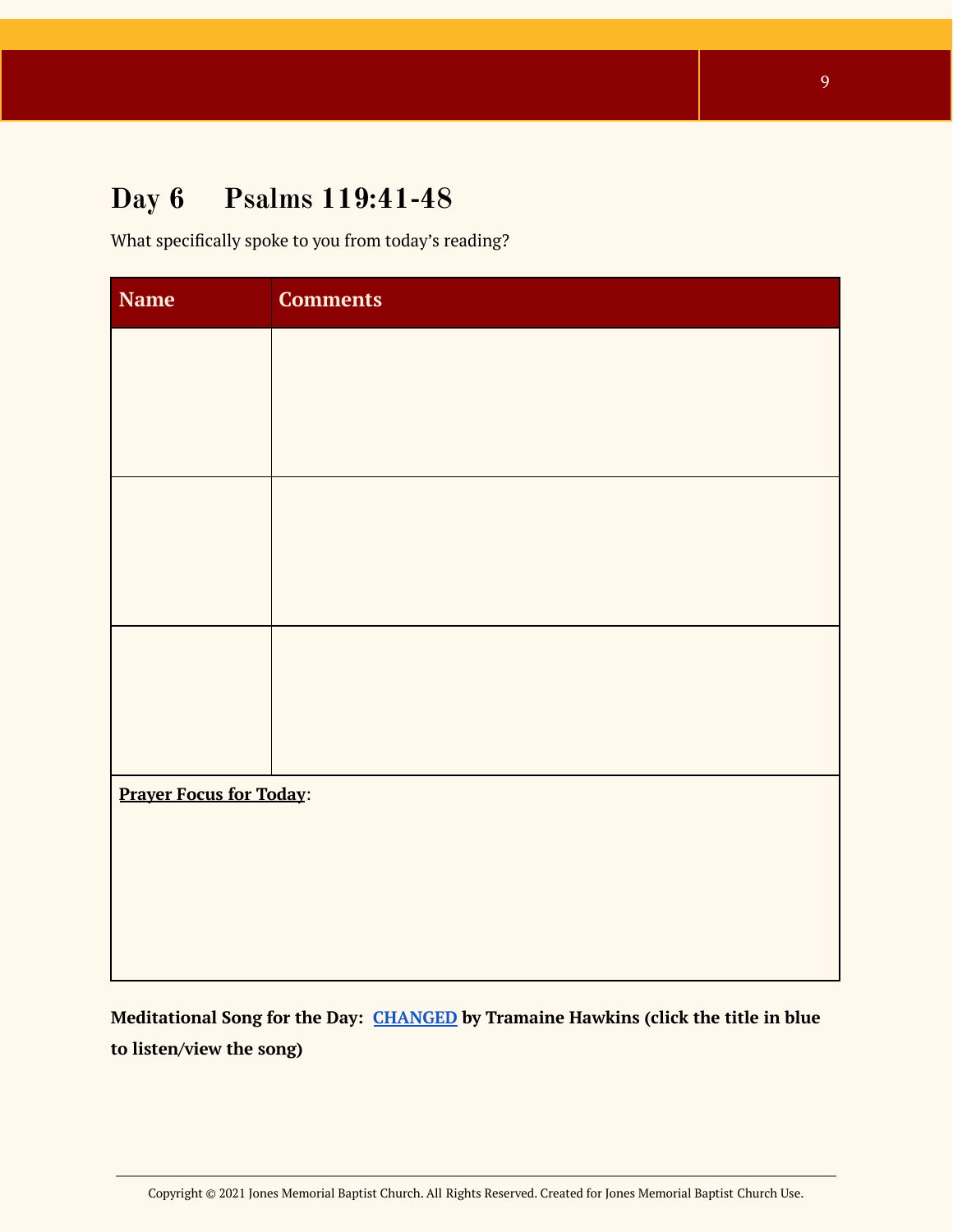# **Day 7 Psalms 119:49-56**

What specifically spoke to you from today's reading?

| <b>Name</b>                    | <b>Comments</b> |
|--------------------------------|-----------------|
|                                |                 |
|                                |                 |
|                                |                 |
|                                |                 |
|                                |                 |
|                                |                 |
|                                |                 |
|                                |                 |
|                                |                 |
| <b>Prayer Focus for Today:</b> |                 |
|                                |                 |
|                                |                 |
|                                |                 |
|                                |                 |
|                                |                 |

**Meditational Song for the Day: [CONSTANTLY](https://open.spotify.com/track/0ndLmlQXEjsT13fQvKez15?si=bg5IAtnwTVakr6S1IAll3g) by Reverend Clay Evans & AARC (click the title in blue to listen/view the song)**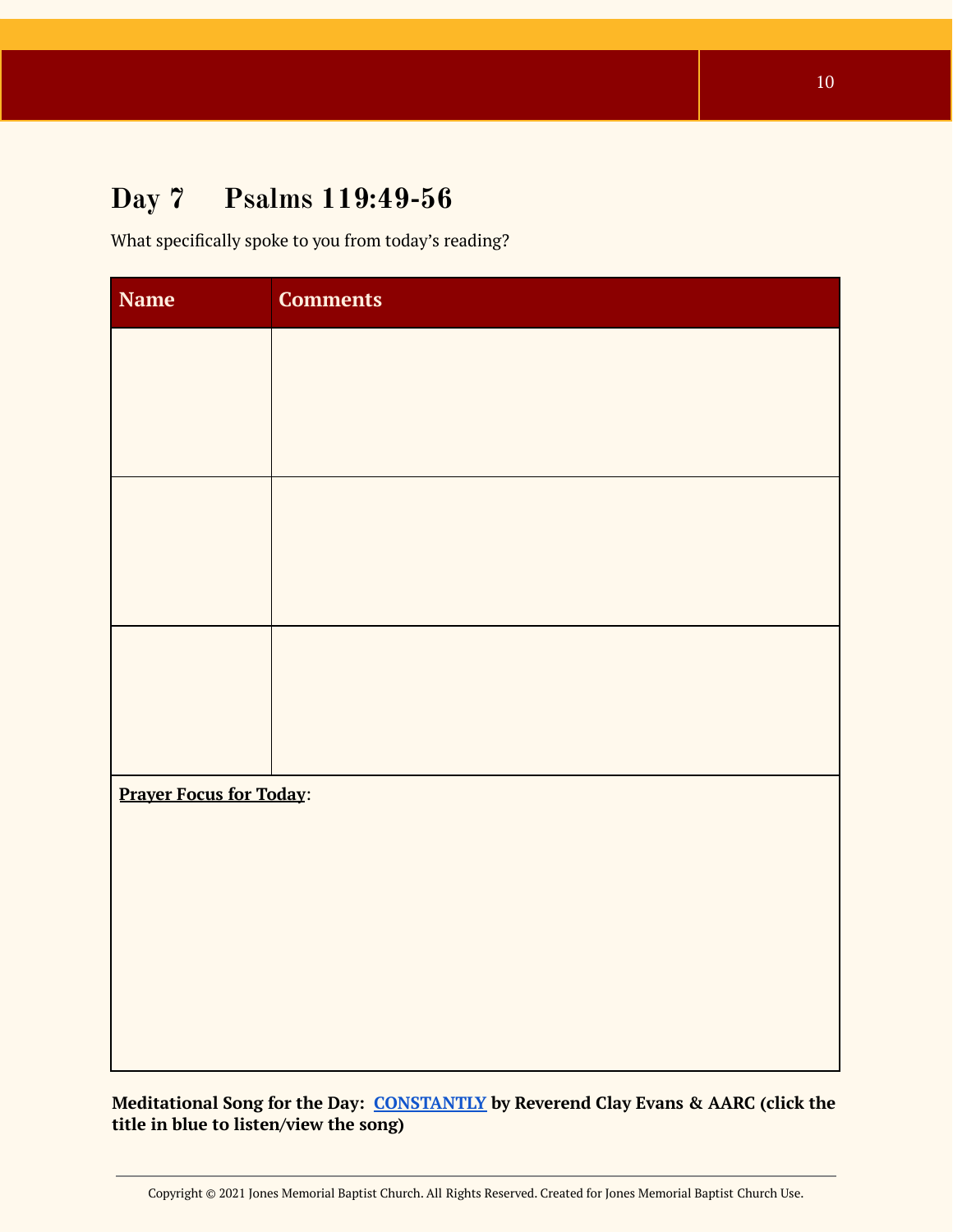# <span id="page-10-0"></span>**Day 8 Psalms 119:57-64**

What specifically spoke to you from today's reading?

| <b>Name</b>                    | <b>Comments</b> |
|--------------------------------|-----------------|
|                                |                 |
|                                |                 |
|                                |                 |
|                                |                 |
|                                |                 |
|                                |                 |
|                                |                 |
|                                |                 |
|                                |                 |
| <b>Prayer Focus for Today:</b> |                 |
|                                |                 |
|                                |                 |
|                                |                 |
|                                |                 |

**Meditational Song for the Day: WE OFFER [PRAISE](https://open.spotify.com/track/6IrrKT4Teoj4fgE65LJogE?si=10n9dTG9RXaDi3VmrXr2mA) by Rodnie Bryant (click the title in blue to listen/view the song)**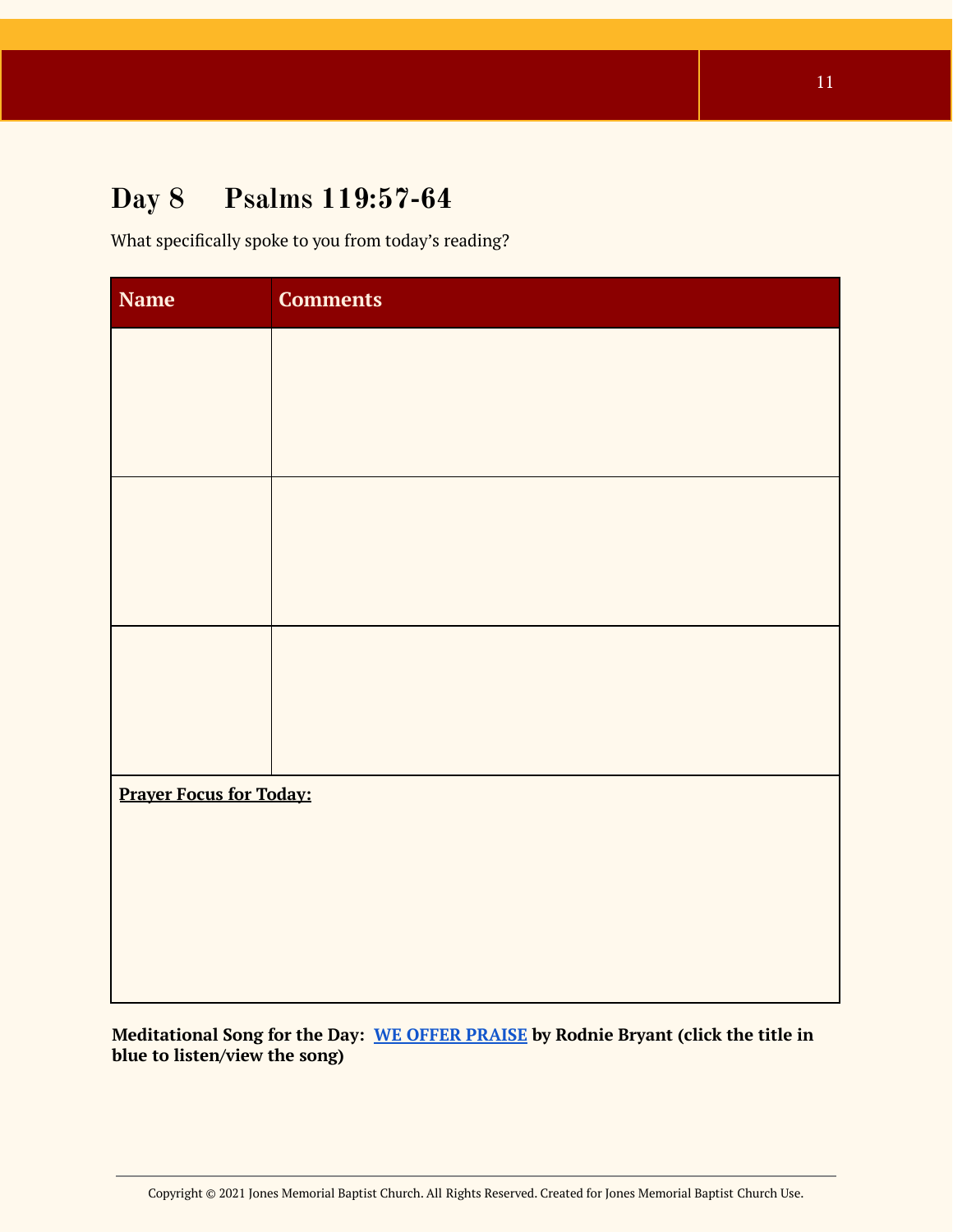# **Day 9 Psalms 119:65-72**

What specifically spoke to you from today's reading?

| <b>Name</b>                    | <b>Comments</b> |
|--------------------------------|-----------------|
|                                |                 |
|                                |                 |
|                                |                 |
|                                |                 |
|                                |                 |
|                                |                 |
|                                |                 |
|                                |                 |
|                                |                 |
| <b>Prayer Focus for Today:</b> |                 |
|                                |                 |
|                                |                 |
|                                |                 |
|                                |                 |

<span id="page-11-0"></span>**Meditational Song for the Day: [WORTHY](https://open.spotify.com/track/2NWUJwiuJxFaAtdCfNsR9a?si=Rq4MicB2QaS1YMiwA6gv3Q) GOD by M. Roger Holland (click the title in blue to listen/view the song)**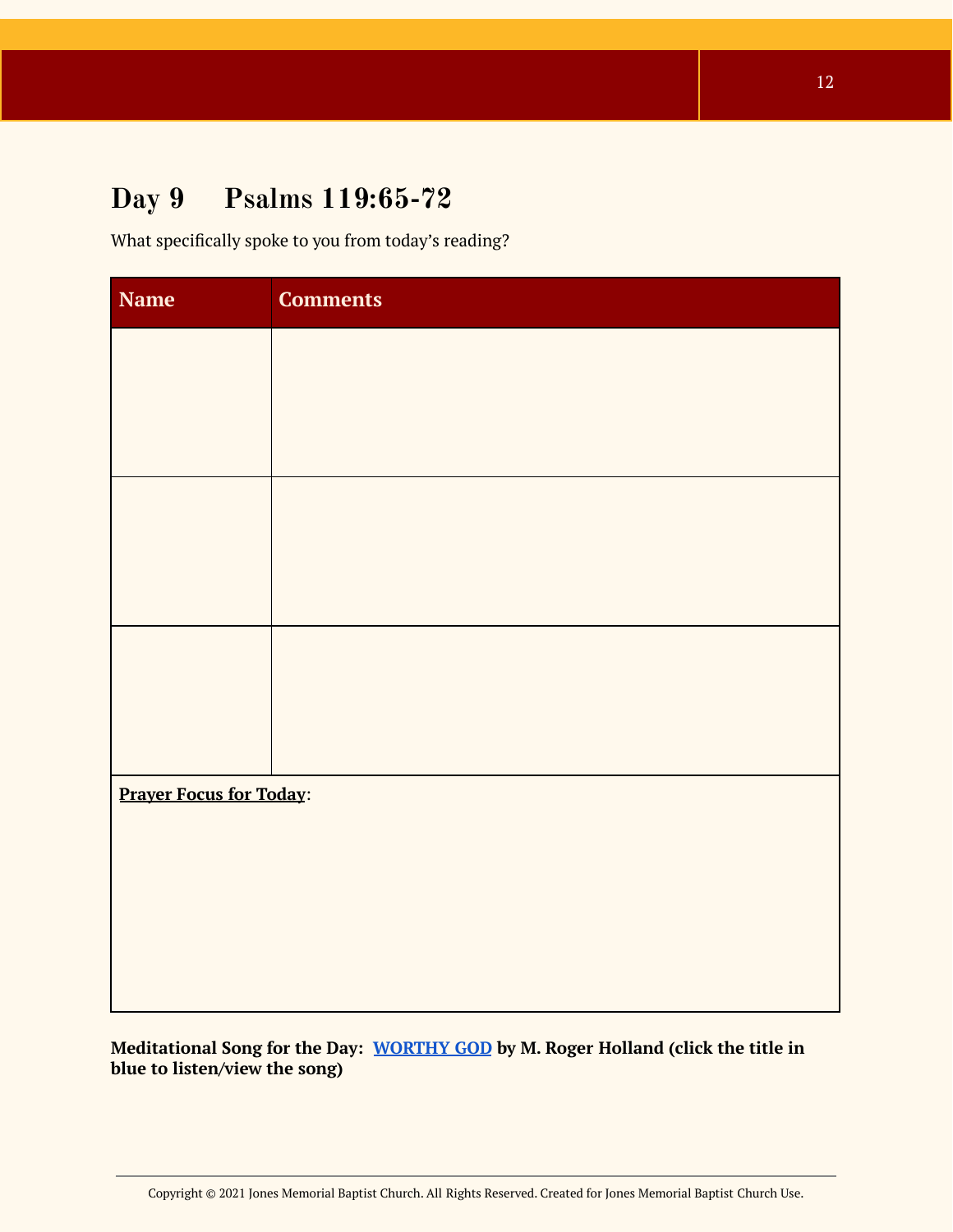### **Day 10 Psalms 119:73-80**

What specifically spoke to you from today's reading?

| Name                           | <b>Comments</b> |  |
|--------------------------------|-----------------|--|
|                                |                 |  |
|                                |                 |  |
|                                |                 |  |
|                                |                 |  |
|                                |                 |  |
|                                |                 |  |
|                                |                 |  |
|                                |                 |  |
|                                |                 |  |
| <b>Prayer Focus for Today:</b> |                 |  |
|                                |                 |  |
|                                |                 |  |
|                                |                 |  |
|                                |                 |  |
|                                |                 |  |

**Meditational Song for the Day: SPEAK TO MY [HEART](https://open.spotify.com/track/3N0Vc4dSzbdjSqjZrL4sbS?si=o0qbJ-6mS42qhfsyZdcZ3A) by The New York Restoration Choir (click the title in blue to listen/view the song**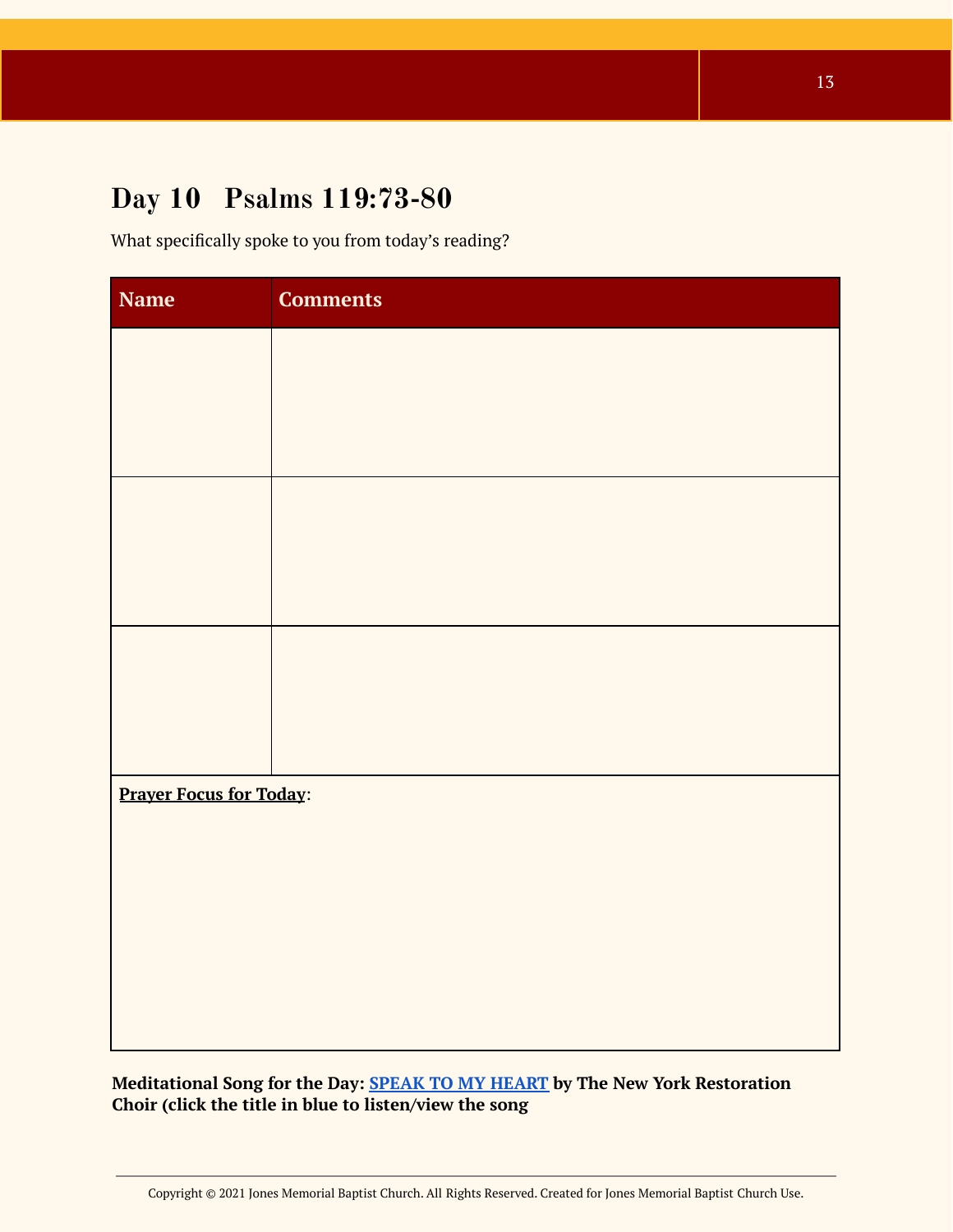#### <span id="page-13-0"></span>**Day 11 Psalms 119:81-88**

What specifically spoke to you from today's reading?

| <b>Name</b> | <b>Comments</b>                |  |  |
|-------------|--------------------------------|--|--|
|             |                                |  |  |
|             |                                |  |  |
|             |                                |  |  |
|             |                                |  |  |
|             |                                |  |  |
|             |                                |  |  |
|             |                                |  |  |
|             |                                |  |  |
|             |                                |  |  |
|             | <b>Prayer Focus for Today:</b> |  |  |
|             |                                |  |  |
|             |                                |  |  |
|             |                                |  |  |
|             |                                |  |  |
|             |                                |  |  |

**Meditational Song for the Day: I [BELONG](https://open.spotify.com/track/0jS2AyHaTAIyDM1kN9woxE?si=fgLBZWiUQA688KzKwJbAgA) TO YOU by Rance Allen Group (click the title in blue to listen/view the song)**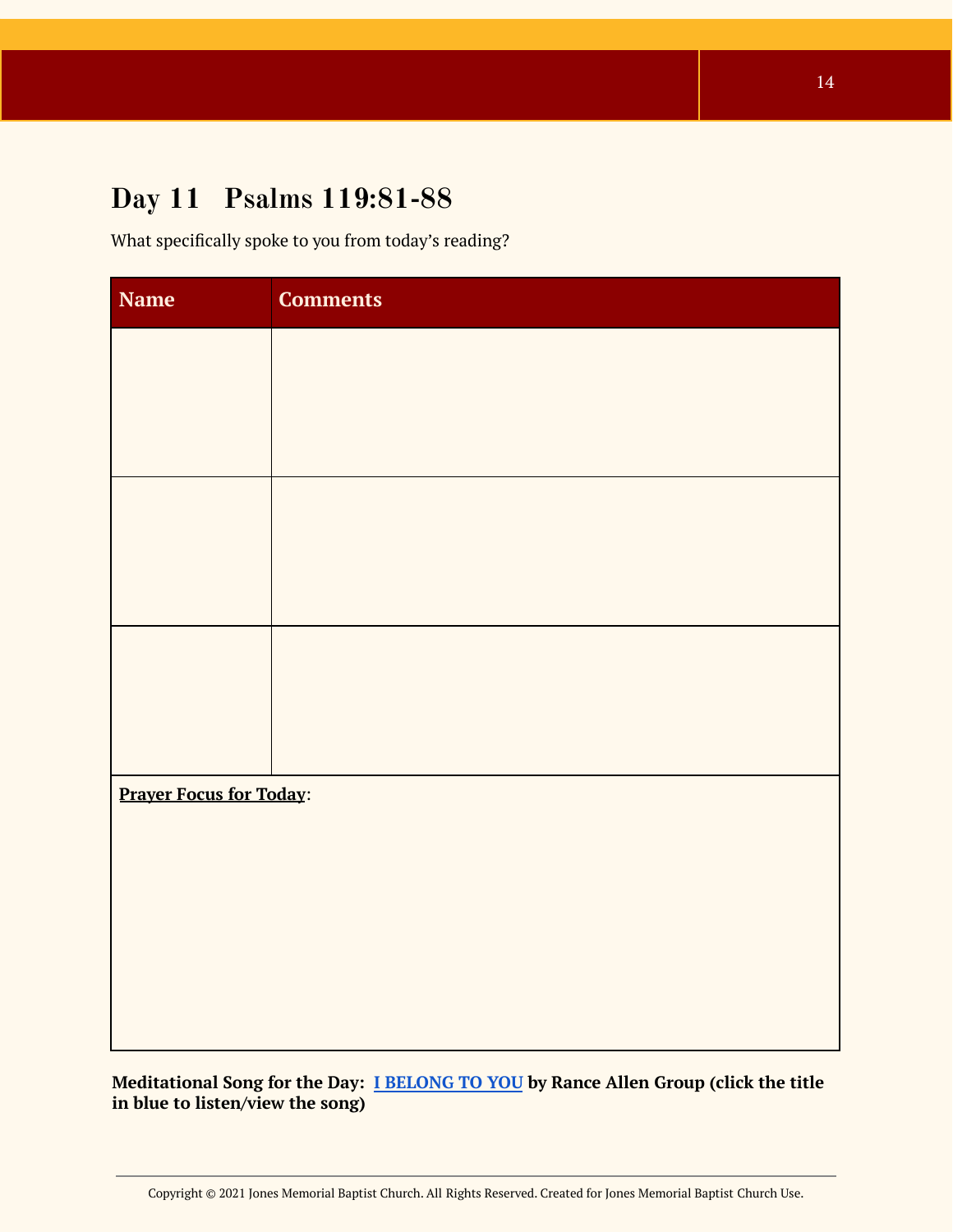#### <span id="page-14-0"></span>**Day 12 Psalms 119:89-96**

What specifically spoke to you from today's reading?

| <b>Name</b>                      | <b>Comments</b> |
|----------------------------------|-----------------|
|                                  |                 |
|                                  |                 |
|                                  |                 |
|                                  |                 |
|                                  |                 |
|                                  |                 |
|                                  |                 |
|                                  |                 |
|                                  |                 |
| <b>Prayer Focus for the Day:</b> |                 |
|                                  |                 |
|                                  |                 |
|                                  |                 |
|                                  |                 |
|                                  |                 |

**Meditational Song for the Day: THE [WORSHIP](https://open.spotify.com/track/5bwRBLjzgQIWvnMyKzLBEE?si=CoCf0yEqRdGtO8eaM9UsoA) MEDLEY by Joe Pace (click the title in blue to listen/view the song)**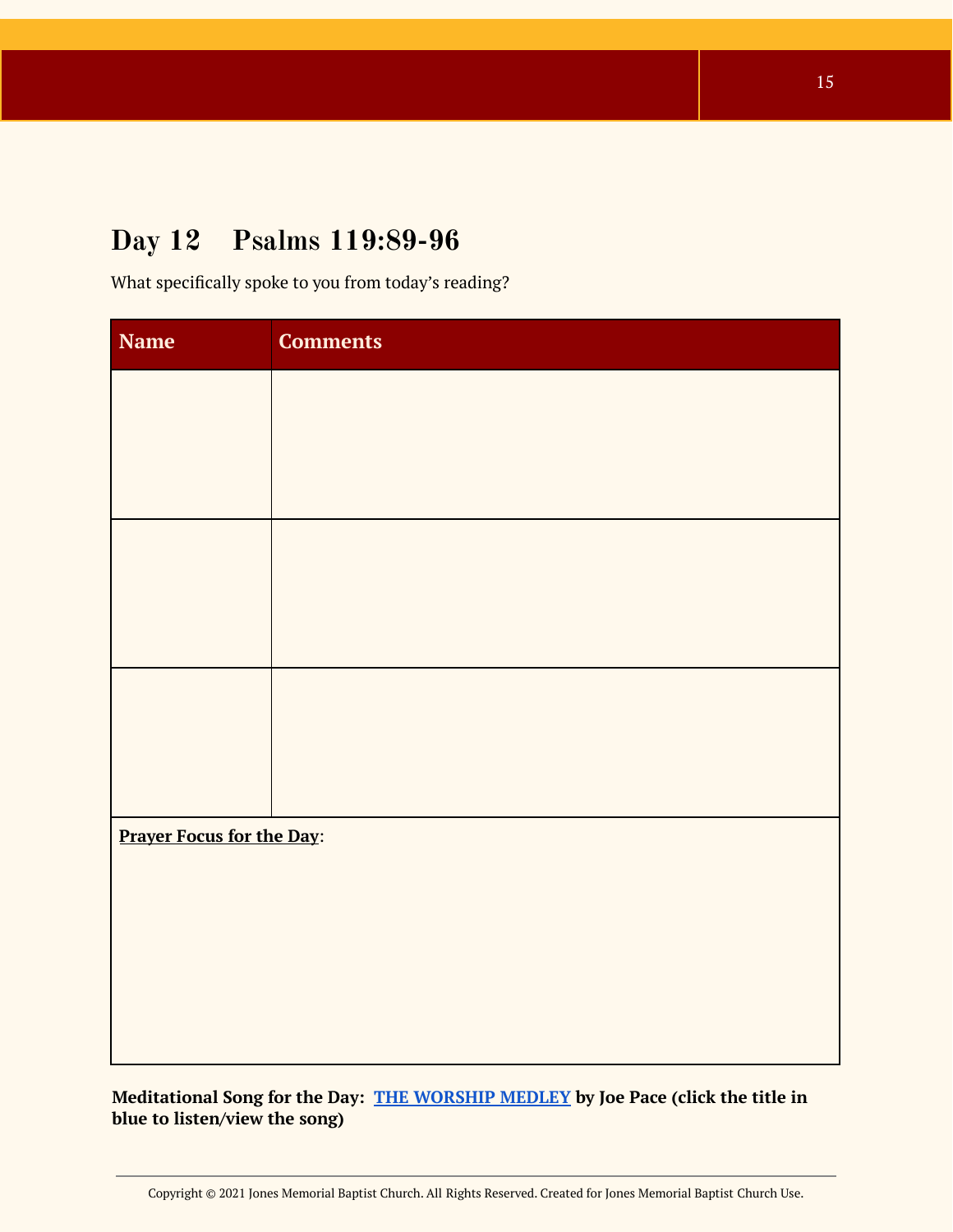#### <span id="page-15-0"></span>**Day 13 Psalms 119:97-104**

What specifically spoke to you from today's reading?

| <b>Name</b>                    | <b>Comments</b> |
|--------------------------------|-----------------|
|                                |                 |
|                                |                 |
|                                |                 |
|                                |                 |
|                                |                 |
|                                |                 |
|                                |                 |
|                                |                 |
|                                |                 |
| <b>Prayer Focus for Today:</b> |                 |
|                                |                 |
|                                |                 |
|                                |                 |
|                                |                 |

**Meditational Song for the Day: [YES](https://open.spotify.com/track/51lmYqMkkftoTHyxgQlchW?si=oYS4_tZ5SRG3lHfNEXmNBw) by Shekinah Glory Ministries (click the title in blue to listen/view the song)**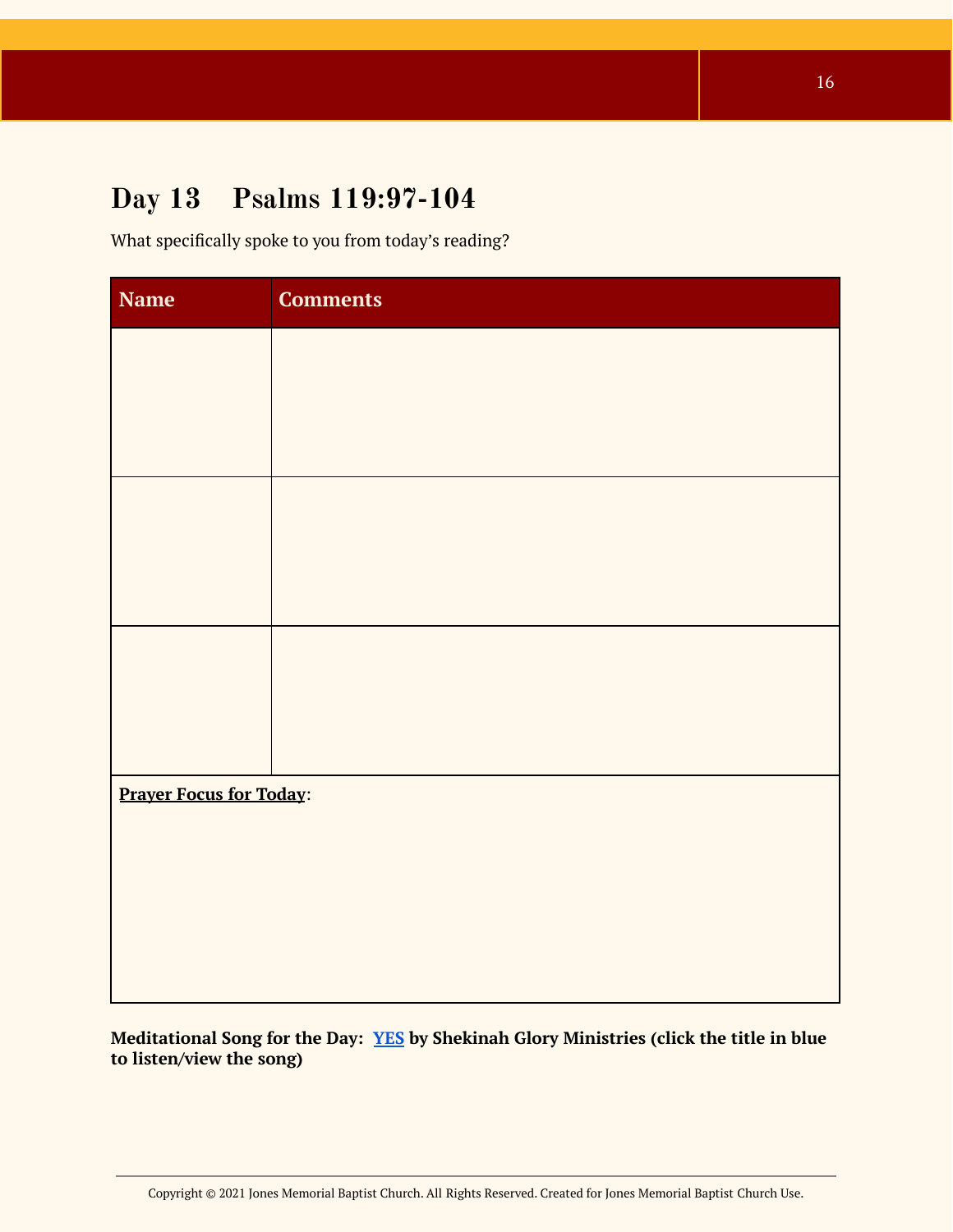### **Day 14 Psalms 119:105-112**

What specifically spoke to you from today's reading?

| <b>Name</b>                    | <b>Comments</b> |
|--------------------------------|-----------------|
|                                |                 |
|                                |                 |
|                                |                 |
|                                |                 |
|                                |                 |
|                                |                 |
|                                |                 |
|                                |                 |
|                                |                 |
| <b>Prayer Focus for Today:</b> |                 |
|                                |                 |
|                                |                 |
|                                |                 |
|                                |                 |

**Meditational Song for the Day: HERE I AM TO [WORSHIP](https://open.spotify.com/track/670aUcfPo0wqkLWWmiBvKf?si=vnIpW8PRS9mjYLkz5P-aPg) by William McDowell (click the title in blue to listen/view the song)**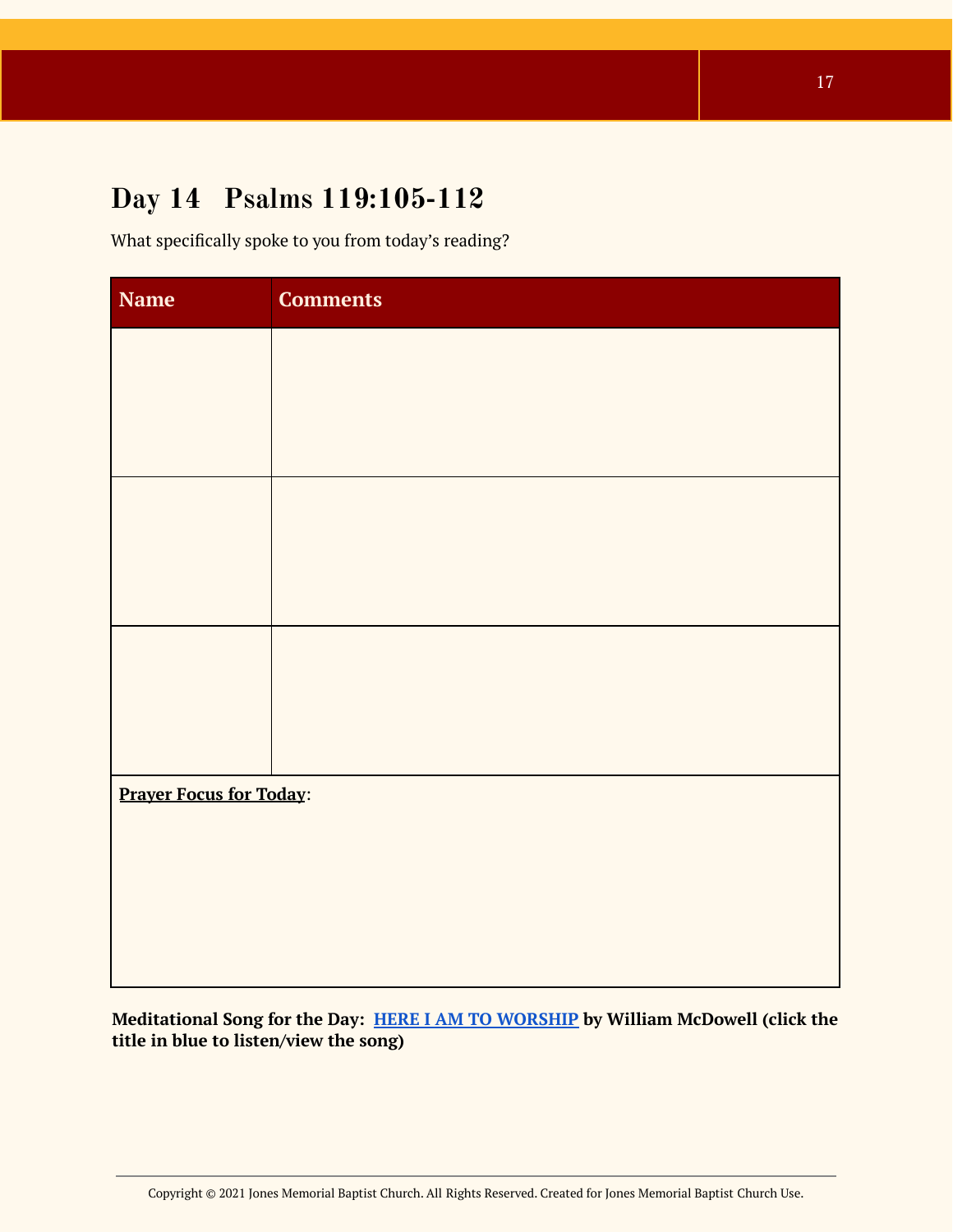### <span id="page-17-0"></span>**Day 15 Psalms 119:113-120**

What specifically spoke to you from today's reading?

| <b>Name</b>                    | <b>Comments</b> |
|--------------------------------|-----------------|
|                                |                 |
|                                |                 |
|                                |                 |
|                                |                 |
|                                |                 |
|                                |                 |
|                                |                 |
|                                |                 |
|                                |                 |
| <b>Prayer Focus for Today:</b> |                 |
|                                |                 |
|                                |                 |
|                                |                 |
|                                |                 |

<span id="page-17-1"></span>**Meditational Song for the Day: AS THE [DEER](https://youtu.be/_ZSgFqQqc5Y) by Eddie James (click the title in blue to listen/view the song)**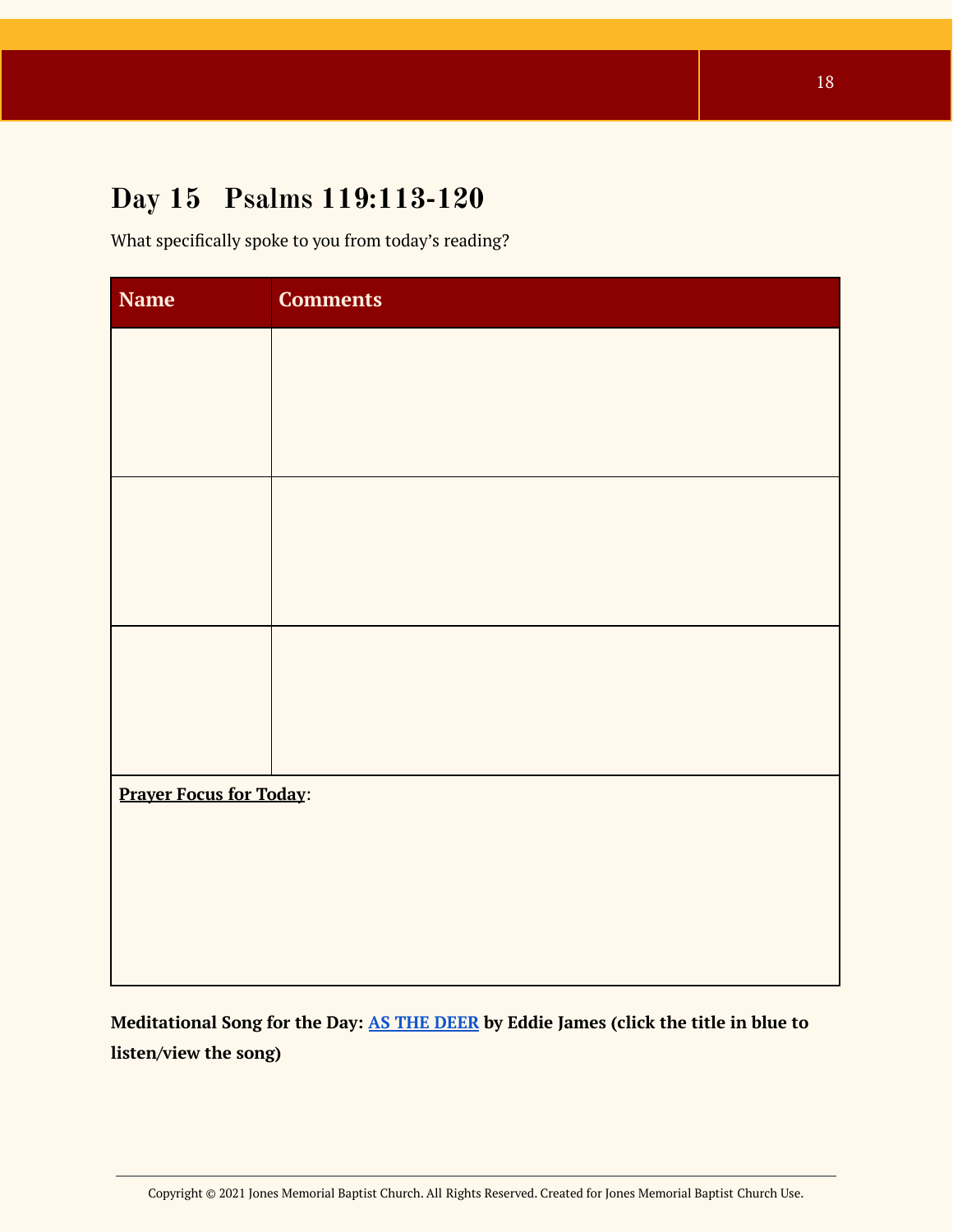### **Day 16 Psalms 119:121-128**

What specifically spoke to you from today's reading?

| <b>Name</b>                    | <b>Comments</b> |
|--------------------------------|-----------------|
|                                |                 |
|                                |                 |
|                                |                 |
|                                |                 |
|                                |                 |
|                                |                 |
|                                |                 |
|                                |                 |
|                                |                 |
| <b>Prayer Focus for Today:</b> |                 |
|                                |                 |
|                                |                 |
|                                |                 |
|                                |                 |
|                                |                 |

**Meditational Song for the Day: TO [WORSHIP](https://open.spotify.com/track/0FGTz3d60ejPOHzJi1lxvN?si=iH-ZPK8WQ-uMB7rNi8gmDA) YOU I LIVE by Israel Houghton (click the title in blue to listen/view the song)**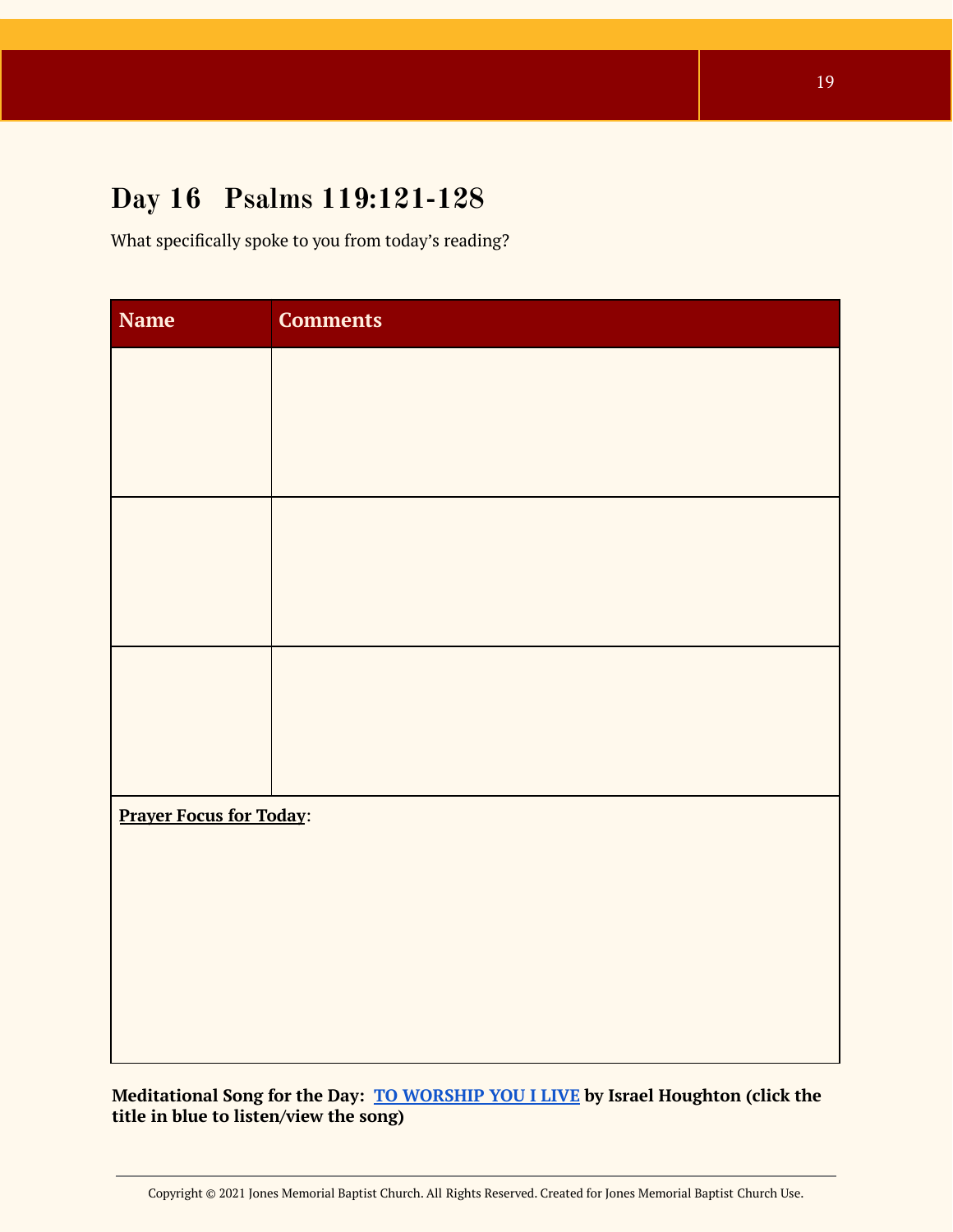### <span id="page-19-0"></span>**Day 17 Psalms 119:129-136**

What specifically spoke to you from today's reading?

| <b>Name</b> | <b>Comments</b>                |  |  |
|-------------|--------------------------------|--|--|
|             |                                |  |  |
|             |                                |  |  |
|             |                                |  |  |
|             |                                |  |  |
|             |                                |  |  |
|             |                                |  |  |
|             |                                |  |  |
|             |                                |  |  |
|             |                                |  |  |
|             | <b>Prayer Focus for Today:</b> |  |  |
|             |                                |  |  |
|             |                                |  |  |
|             |                                |  |  |
|             |                                |  |  |

**Meditational Song for the Day: I LOVE YOU [LORD](https://open.spotify.com/track/7c7KUbcjrq444Q9iDeZs4p?si=gLHsok4cRPO_bFggIJgJiA) by Walter Hawkins (click the title in blue to listen/view the song)**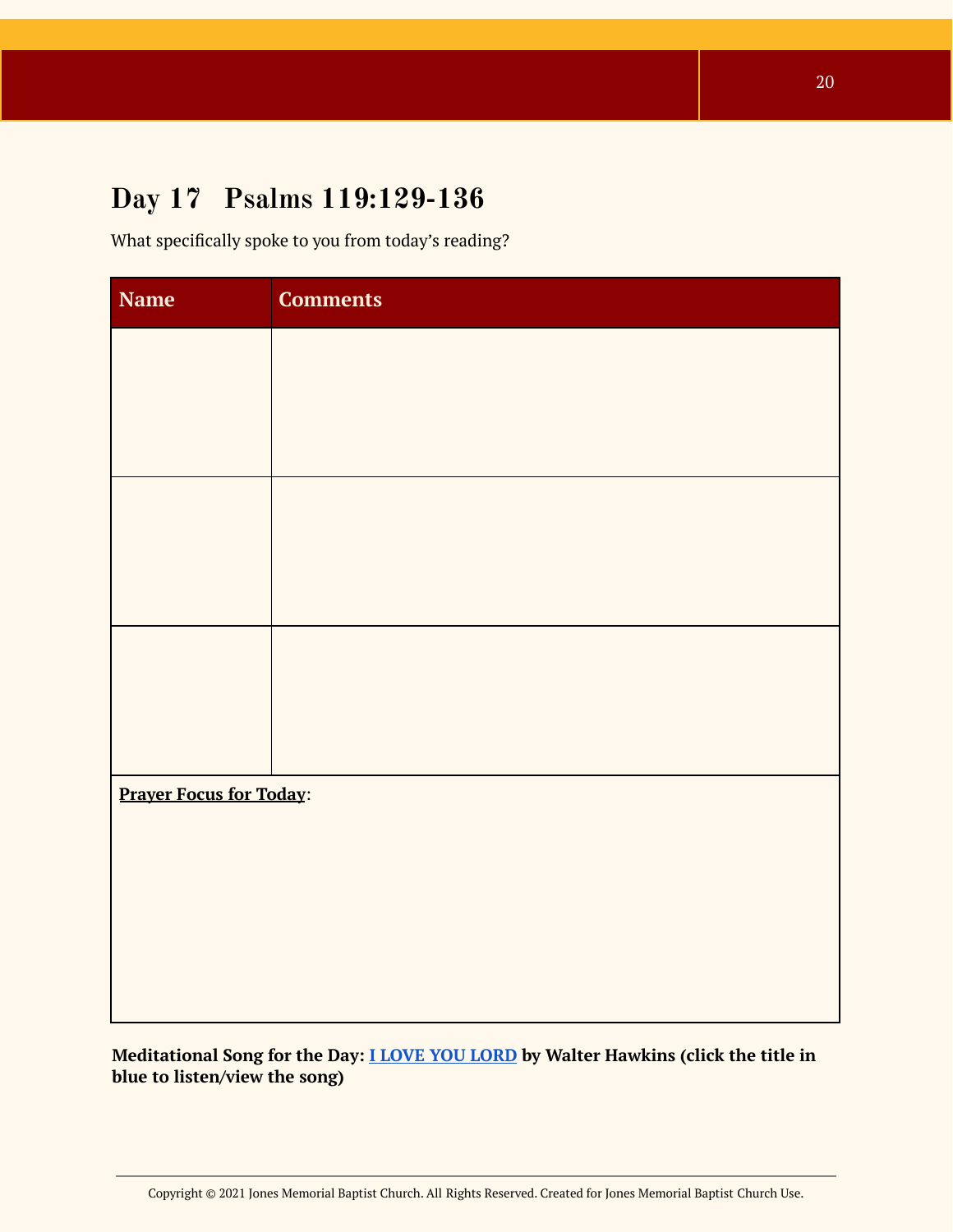### <span id="page-20-0"></span>**Day 18 Psalms 119:137-144**

What specifically spoke to you from today's reading?

| <b>Name</b>                    | <b>Comments</b> |
|--------------------------------|-----------------|
|                                |                 |
|                                |                 |
|                                |                 |
|                                |                 |
|                                |                 |
|                                |                 |
|                                |                 |
|                                |                 |
|                                |                 |
| <b>Prayer Focus for Today:</b> |                 |
|                                |                 |
|                                |                 |
|                                |                 |
|                                |                 |
|                                |                 |

**Meditational Song for the Day: [EVEN](https://open.spotify.com/track/3N1hwI5e2iKphX26w9mNgp?si=478g8KO5QRCoNBfWtNu3Iw) ME by Yolanda Adams (click the title in blue to listen/view the song)**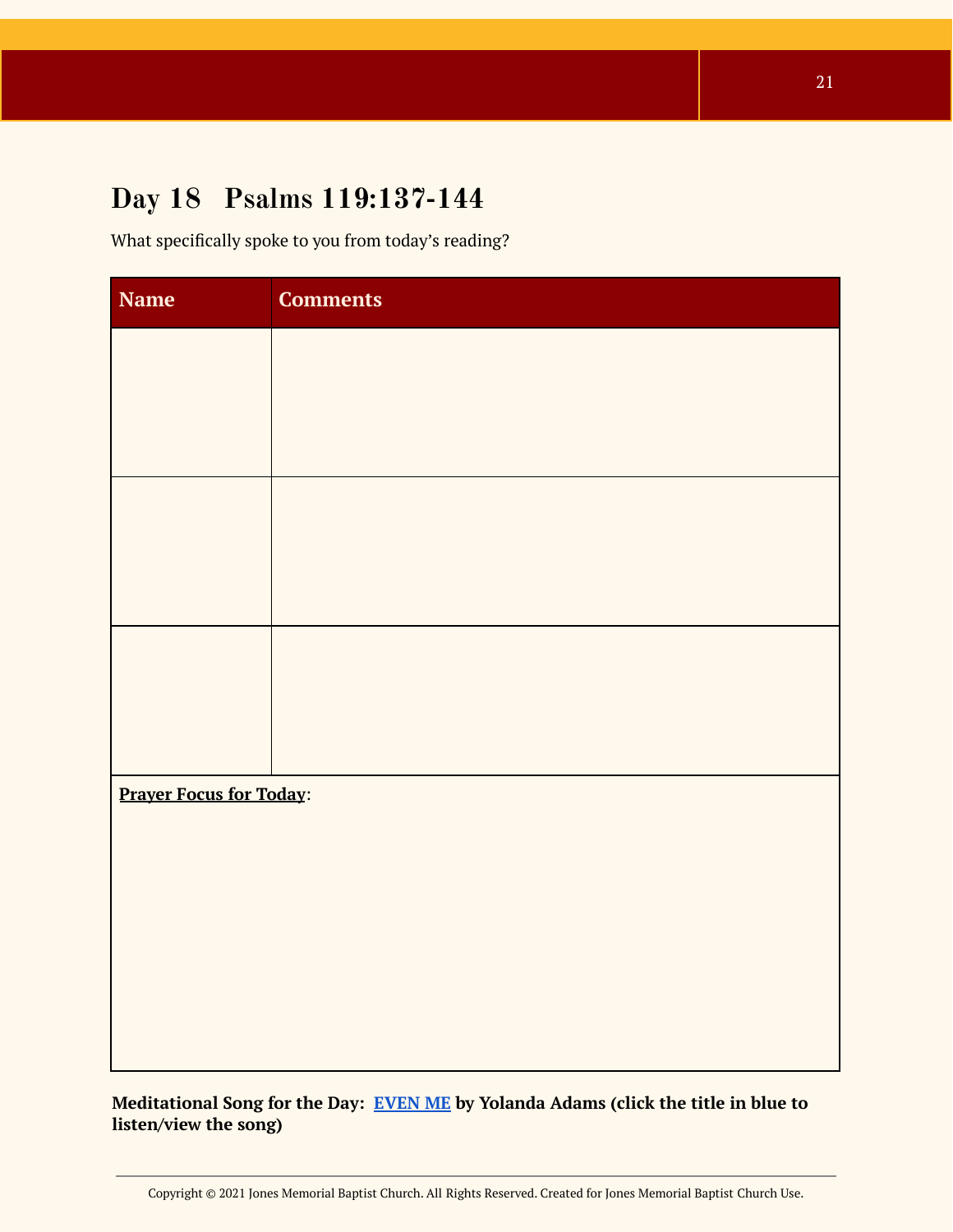# <span id="page-21-0"></span>**Day 19 Psalms 119:145-152**

What specifically spoke to you from today's reading?

| <b>Name</b>                    | <b>Comments</b> |
|--------------------------------|-----------------|
|                                |                 |
|                                |                 |
|                                |                 |
|                                |                 |
|                                |                 |
|                                |                 |
|                                |                 |
|                                |                 |
|                                |                 |
| <b>Prayer Focus for Today:</b> |                 |
|                                |                 |
|                                |                 |
|                                |                 |
|                                |                 |

<span id="page-21-1"></span>**Meditational Song for the Day: ALL THE [GLORY](https://open.spotify.com/track/4XAj6myMyg5qC4bb7HOuVZ?si=vYfSsWv8SN-LkfzFL1XHAQ) by Alexis Spight (click the title in blue to listen/view the song)**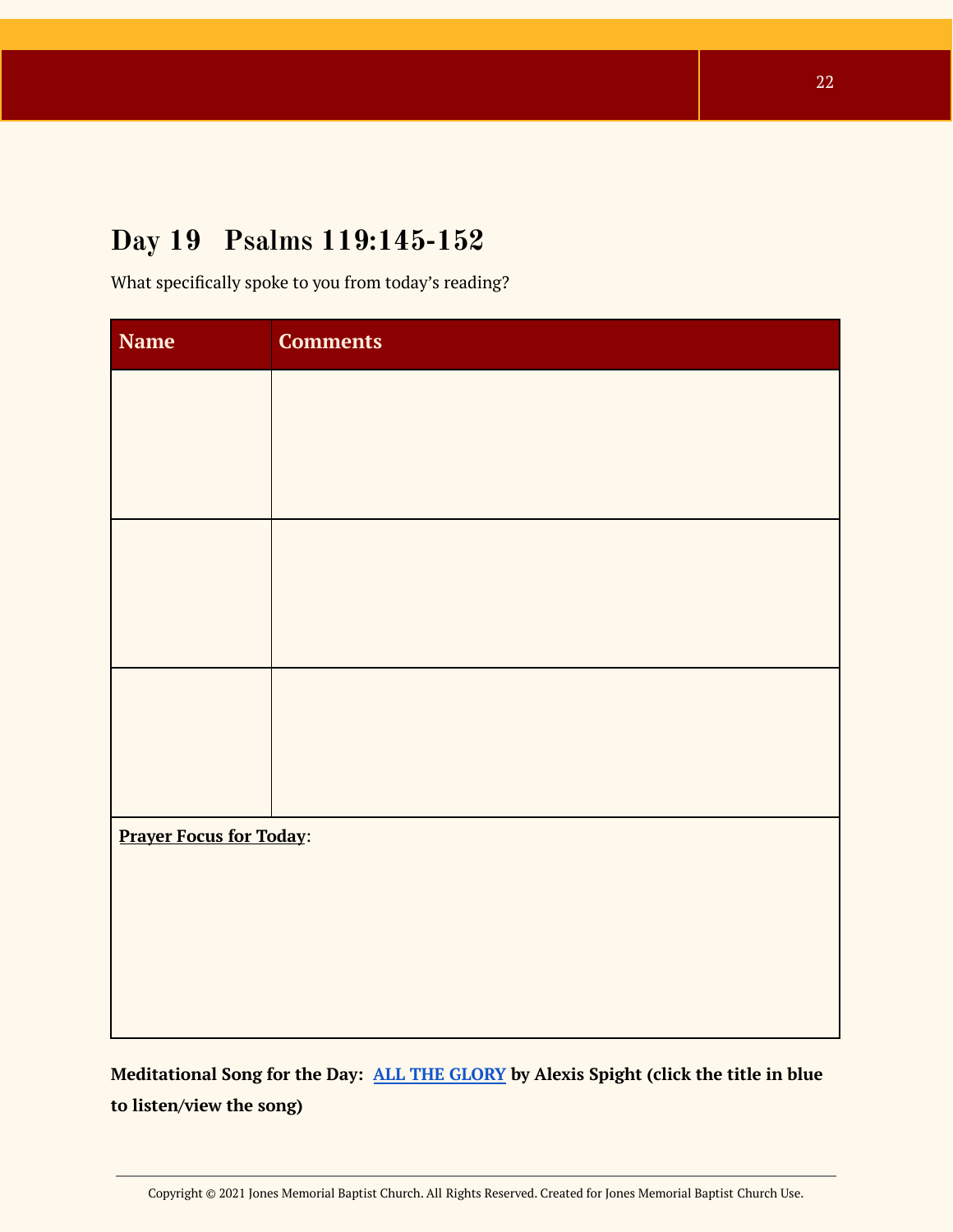#### **Day 20 Psalms 119:153-160**

What specifically spoke to you from today's reading?

| <b>Name</b> | <b>Comments</b> |
|-------------|-----------------|
|             |                 |
|             |                 |
|             |                 |
|             |                 |
|             |                 |
|             |                 |
|             |                 |
|             |                 |
|             |                 |
|             |                 |
|             |                 |
|             |                 |
|             |                 |
|             |                 |
|             |                 |

**Meditational Song for the Day: [YOU'RE](https://open.spotify.com/track/7LAII4djHnofKYPiOu7dAH?si=kdElLlp_ROOaloGsmKDpzw) THE BEST THING by Reverend James Cleveland (click the title in blue to listen/view the song)**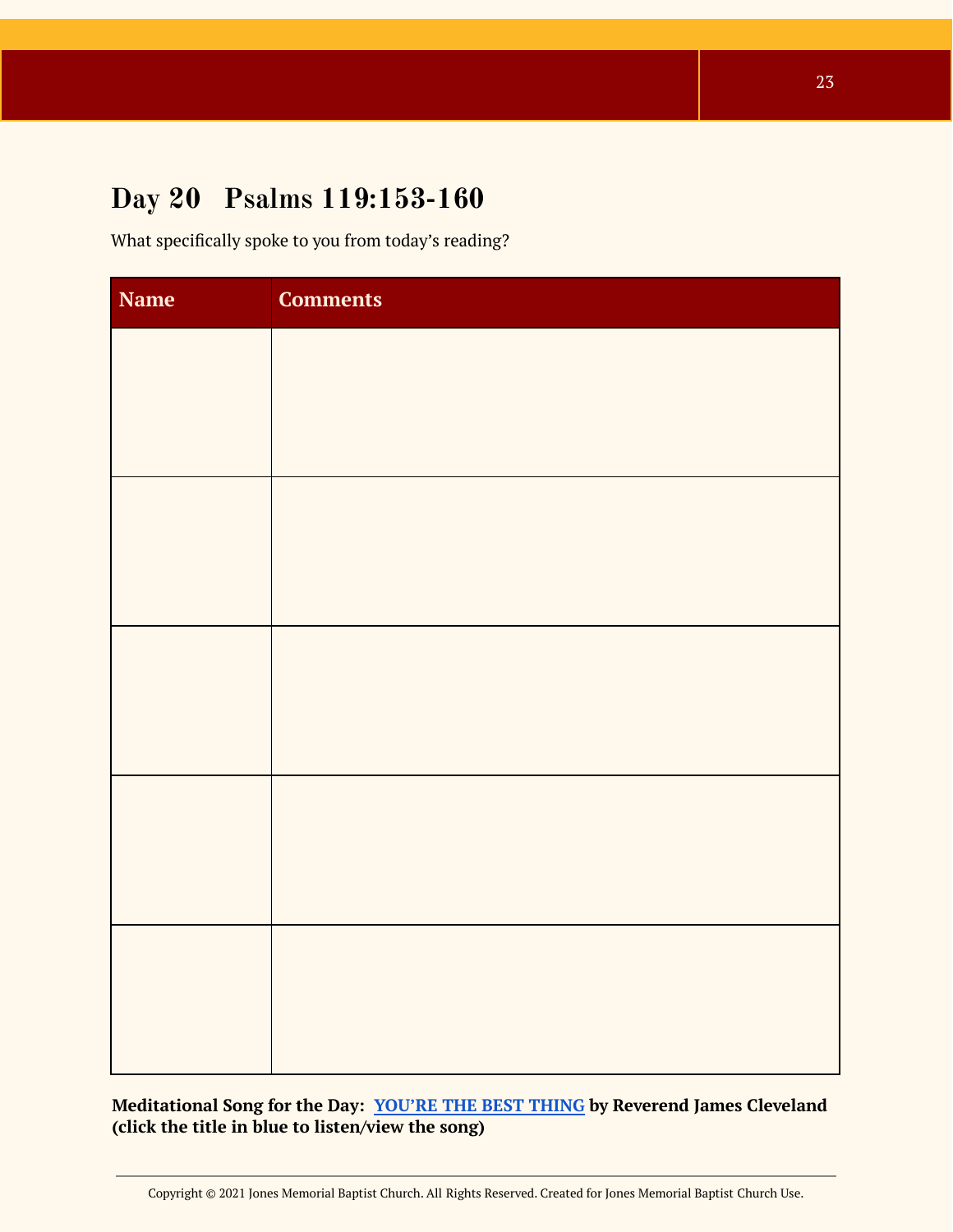#### <span id="page-23-0"></span>**Day 21 Psalms 119:161-168**

What specifically spoke to you from today's reading?

| <b>Name</b>                    | <b>Comments</b> |
|--------------------------------|-----------------|
|                                |                 |
|                                |                 |
|                                |                 |
|                                |                 |
|                                |                 |
|                                |                 |
|                                |                 |
|                                |                 |
|                                |                 |
| <b>Prayer Focus for Today:</b> |                 |
|                                |                 |
|                                |                 |
|                                |                 |
|                                |                 |
|                                |                 |

**Meditational Song for the Day: THE HYMNS [MEDLEY](https://open.spotify.com/track/6RQBpqAtomGK5pUEeBT17z?si=Qlj-_vY7RFqLHD34nmsNJQ) by Marvin Sapp (click the title in blue to listen/view the song)**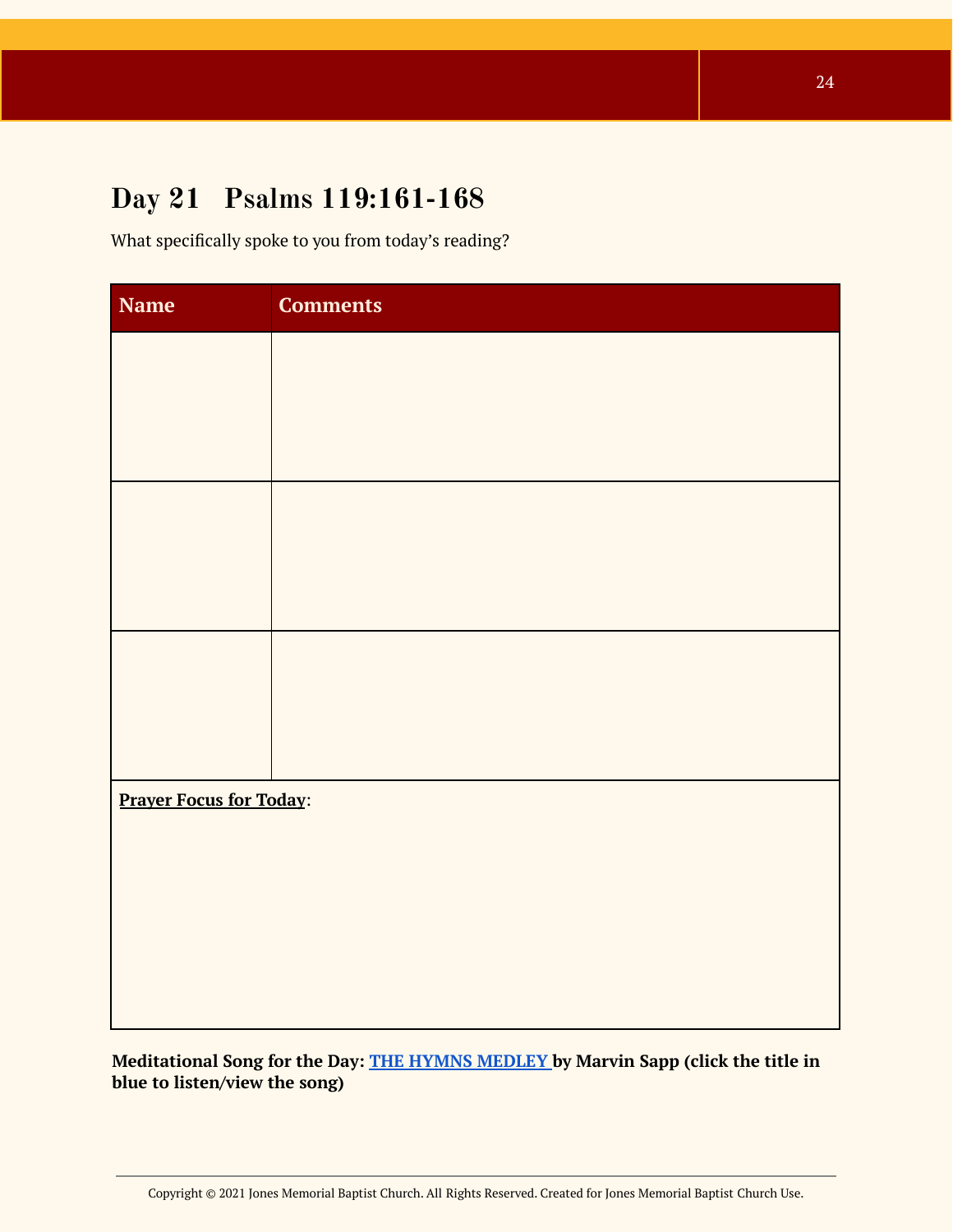#### **Day 22 Psalms 119:169-176**

What specifically spoke to you from today's reading?

| Name                           | <b>Comments</b> |
|--------------------------------|-----------------|
|                                |                 |
|                                |                 |
|                                |                 |
|                                |                 |
|                                |                 |
|                                |                 |
|                                |                 |
|                                |                 |
|                                |                 |
| <b>Prayer Focus for Today:</b> |                 |
|                                |                 |
|                                |                 |
|                                |                 |
|                                |                 |
|                                |                 |

**Meditational Song for the Day: GREAT IS THY [FAITHFULNESS](https://youtu.be/N5JNJuDpDrY) by Yolanda DeBerry at The Potter's House (click the title in blue to listen/view the song)**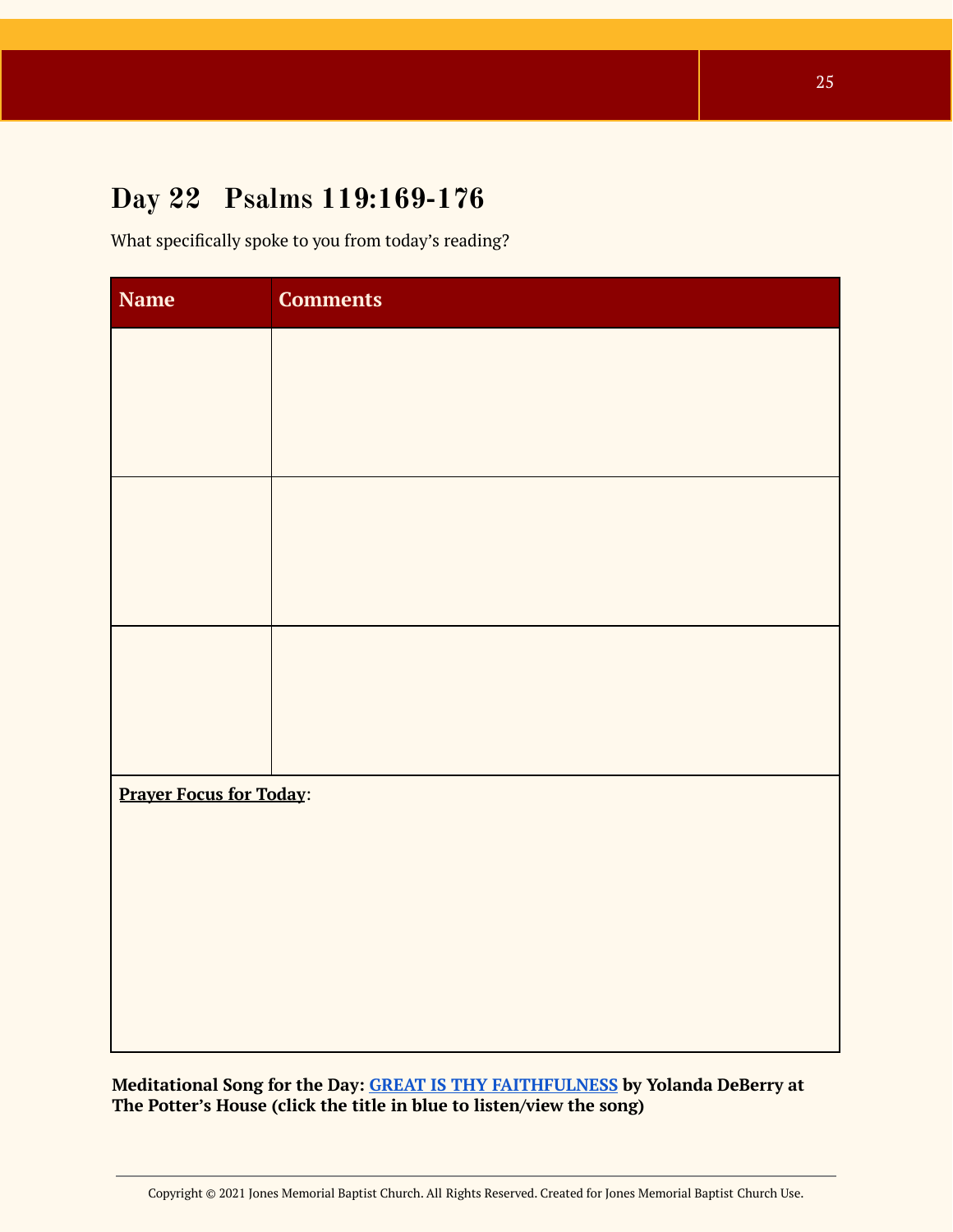# <span id="page-25-0"></span>**Day 23 John 1**

What specifically spoke to you from today's reading?

| <b>Comments</b>                |  |  |
|--------------------------------|--|--|
|                                |  |  |
|                                |  |  |
|                                |  |  |
|                                |  |  |
|                                |  |  |
|                                |  |  |
|                                |  |  |
|                                |  |  |
|                                |  |  |
| <b>Prayer Focus for Today:</b> |  |  |
|                                |  |  |
|                                |  |  |
|                                |  |  |
|                                |  |  |
|                                |  |  |

**Meditational Song for the Day: I DO [WORSHIP](https://open.spotify.com/track/7ek6p3oOf0B4HM1A0fiVJO?si=_KZpgiBgQe2mWQDjrPG_OA) by John P. Kee (click the title in blue to listen/view the song)**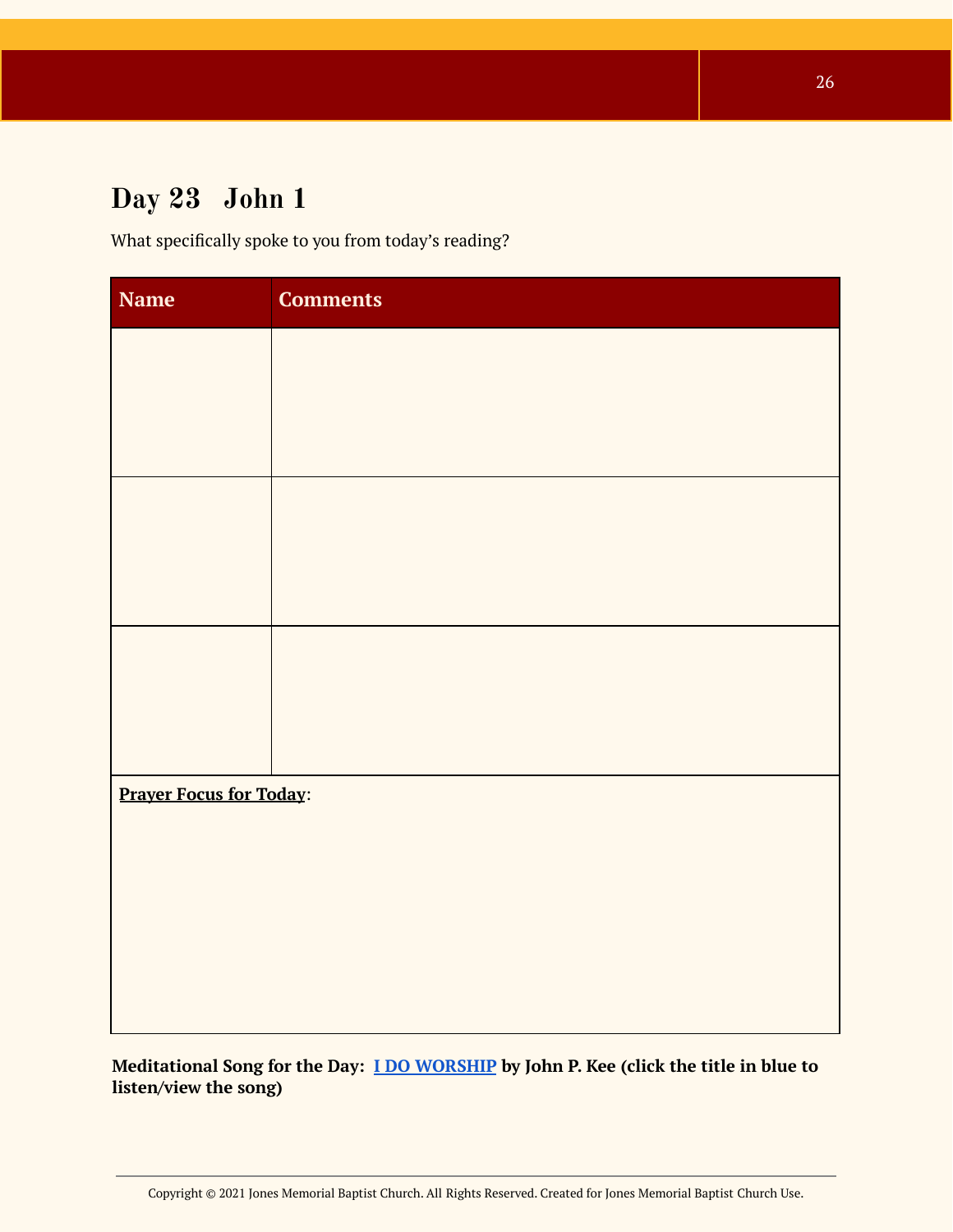# <span id="page-26-0"></span>**Day 24 John 2 & 3**

What specifically spoke to you from today's reading?

| <b>Name</b>                    | <b>Comments</b> |
|--------------------------------|-----------------|
|                                |                 |
|                                |                 |
|                                |                 |
|                                |                 |
|                                |                 |
|                                |                 |
|                                |                 |
|                                |                 |
|                                |                 |
| <b>Prayer Focus for Today:</b> |                 |
|                                |                 |
|                                |                 |
|                                |                 |
|                                |                 |
|                                |                 |

**Meditational Song for the Day: GREAT IS YOUR [MERCY](https://youtu.be/A-cAfUPMHxk) by Donnie McClurkin (click the title in blue to listen/view the song)**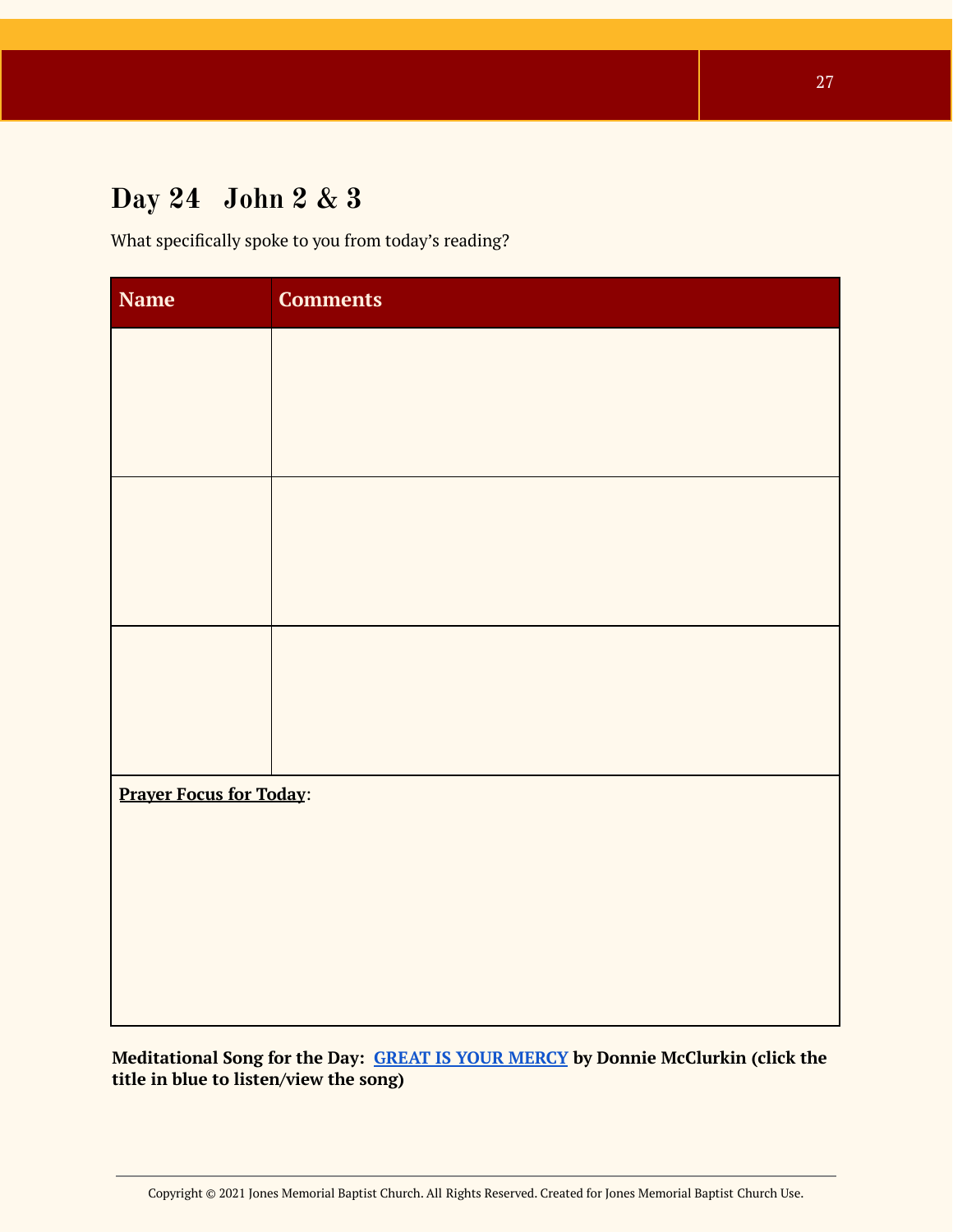# <span id="page-27-0"></span>**Day 25 John 4**

What specifically spoke to you from today's reading?

| <b>Name</b>                    | <b>Comments</b> |
|--------------------------------|-----------------|
|                                |                 |
|                                |                 |
|                                |                 |
|                                |                 |
|                                |                 |
|                                |                 |
|                                |                 |
|                                |                 |
|                                |                 |
| <b>Prayer Focus for Today:</b> |                 |
|                                |                 |
|                                |                 |
|                                |                 |
|                                |                 |

<span id="page-27-1"></span>**Meditational Song for the Day: [HERE](https://youtu.be/17mABUF1ZKg) I AM by Marvin Winans (click the title in blue to listen/view the song)**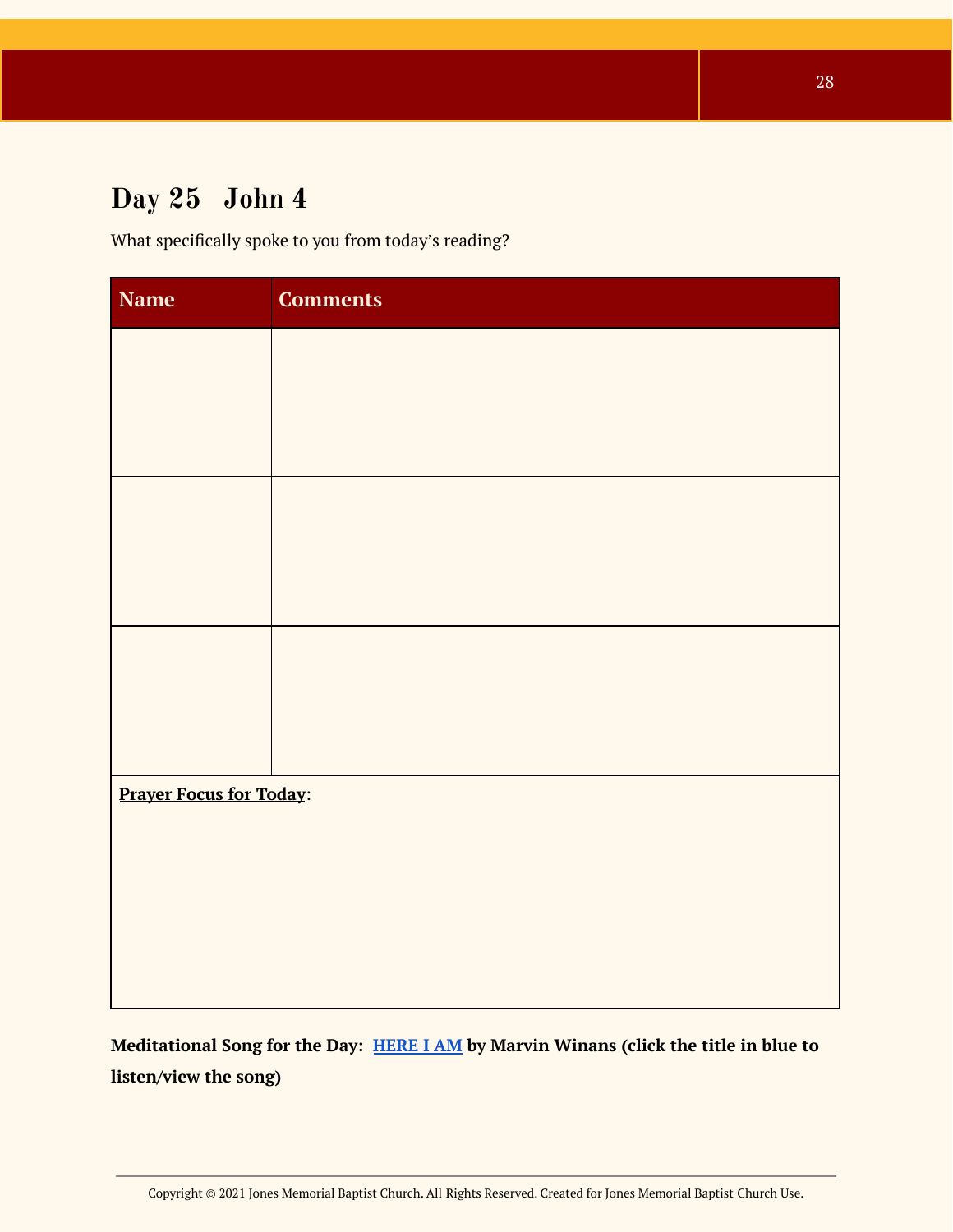# **Day 26 John 5**

What specifically spoke to you from today's reading?

| <b>Name</b>                    | <b>Comments</b> |  |
|--------------------------------|-----------------|--|
|                                |                 |  |
|                                |                 |  |
|                                |                 |  |
|                                |                 |  |
|                                |                 |  |
|                                |                 |  |
|                                |                 |  |
|                                |                 |  |
|                                |                 |  |
| <b>Prayer Focus for Today:</b> |                 |  |
|                                |                 |  |
|                                |                 |  |
|                                |                 |  |
|                                |                 |  |
|                                |                 |  |

**Meditational Song for the Day: BLESSED [ASSURANCE](https://youtu.be/inr1V8UJlUw) by Shirley Caesar (click the title in blue to listen/view the song)**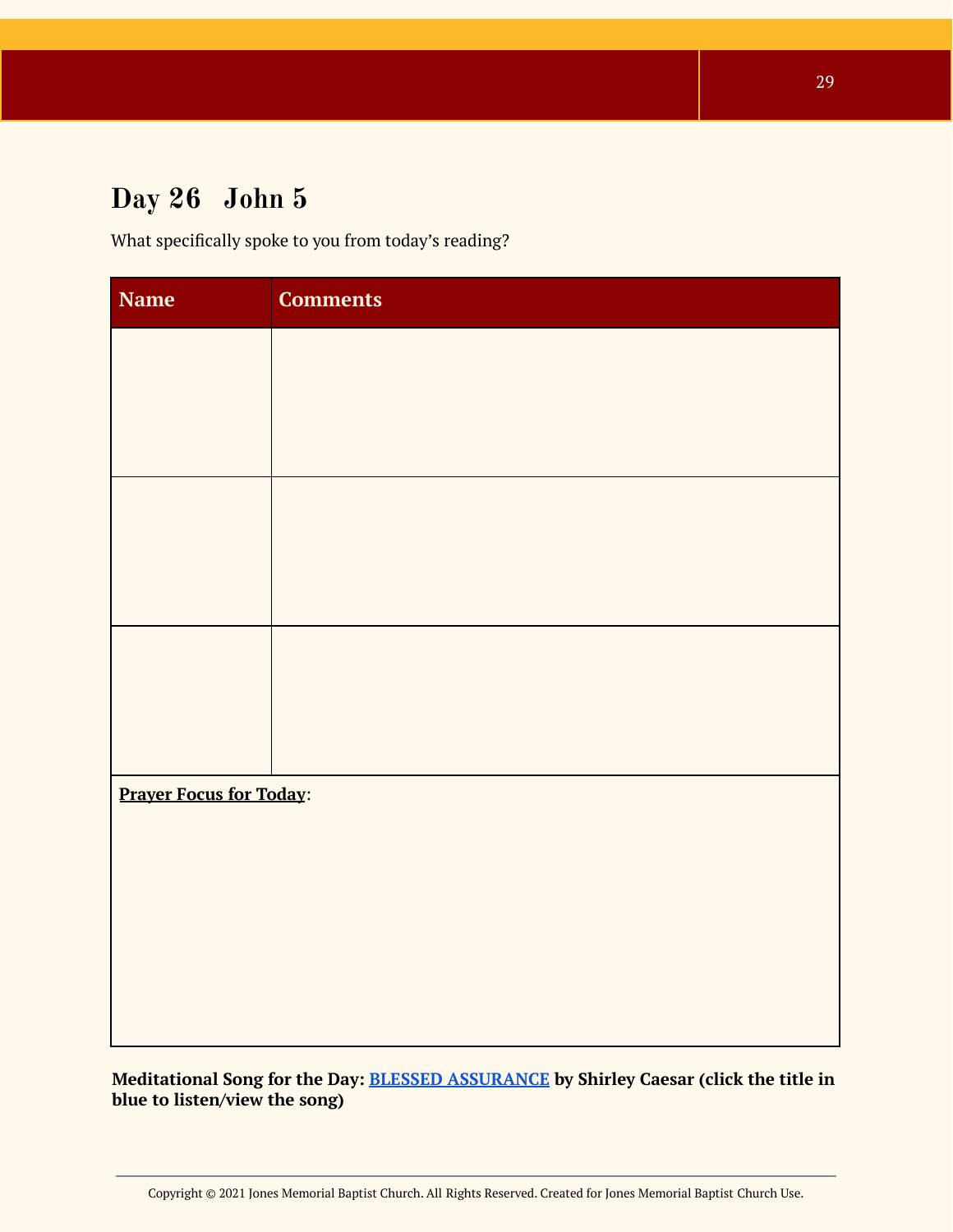# <span id="page-29-0"></span>**Day 27 John 6**

What specifically spoke to you from today's reading?

| <b>Name</b>                    | <b>Comments</b> |
|--------------------------------|-----------------|
|                                |                 |
|                                |                 |
|                                |                 |
|                                |                 |
|                                |                 |
|                                |                 |
|                                |                 |
|                                |                 |
|                                |                 |
| <b>Prayer Focus for Today:</b> |                 |
|                                |                 |
|                                |                 |
|                                |                 |
|                                |                 |

**Meditational Song for the Day: I [AM](https://open.spotify.com/track/5gvwQLe4Z86vBVtTESworf?si=0zonyyVDSPyxqgBJ1Qh1jQ) by James Fortune featuring Deborah Carolina (click the title in blue to listen/view the song)**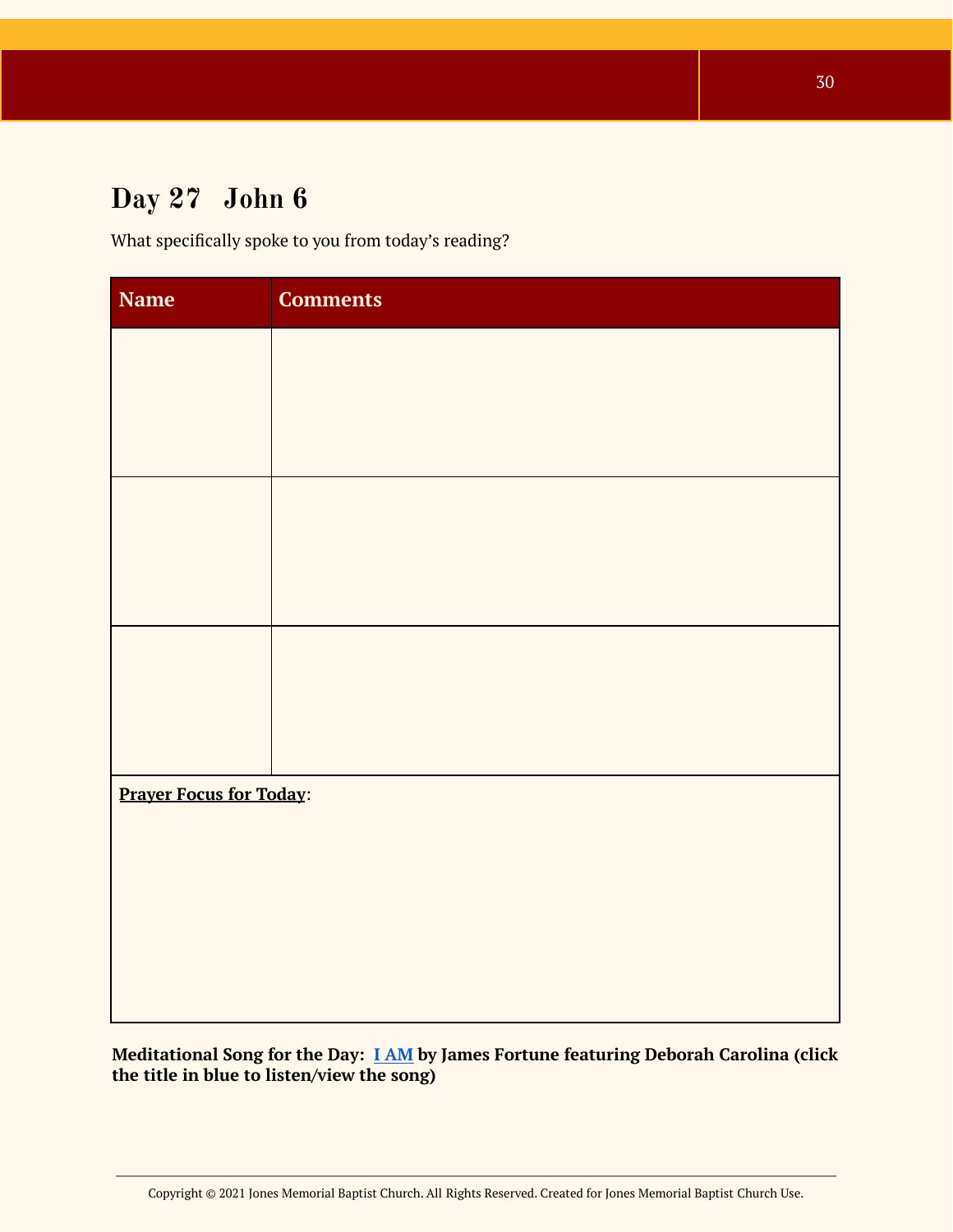# <span id="page-30-0"></span>**Day 28 John 7**

What specifically spoke to you from today's reading?

| <b>Name</b>                    | <b>Comments</b> |  |
|--------------------------------|-----------------|--|
|                                |                 |  |
|                                |                 |  |
|                                |                 |  |
|                                |                 |  |
|                                |                 |  |
|                                |                 |  |
|                                |                 |  |
|                                |                 |  |
|                                |                 |  |
| <b>Prayer Focus for Today:</b> |                 |  |
|                                |                 |  |
|                                |                 |  |
|                                |                 |  |
|                                |                 |  |
|                                |                 |  |

#### <span id="page-30-1"></span>**Meditational Song for the Day: YOU [DESERVE](https://youtu.be/GjPehgvSLH0) IT by JJ Hairston & Youthful Praise (click the title in blue to listen/view the song)**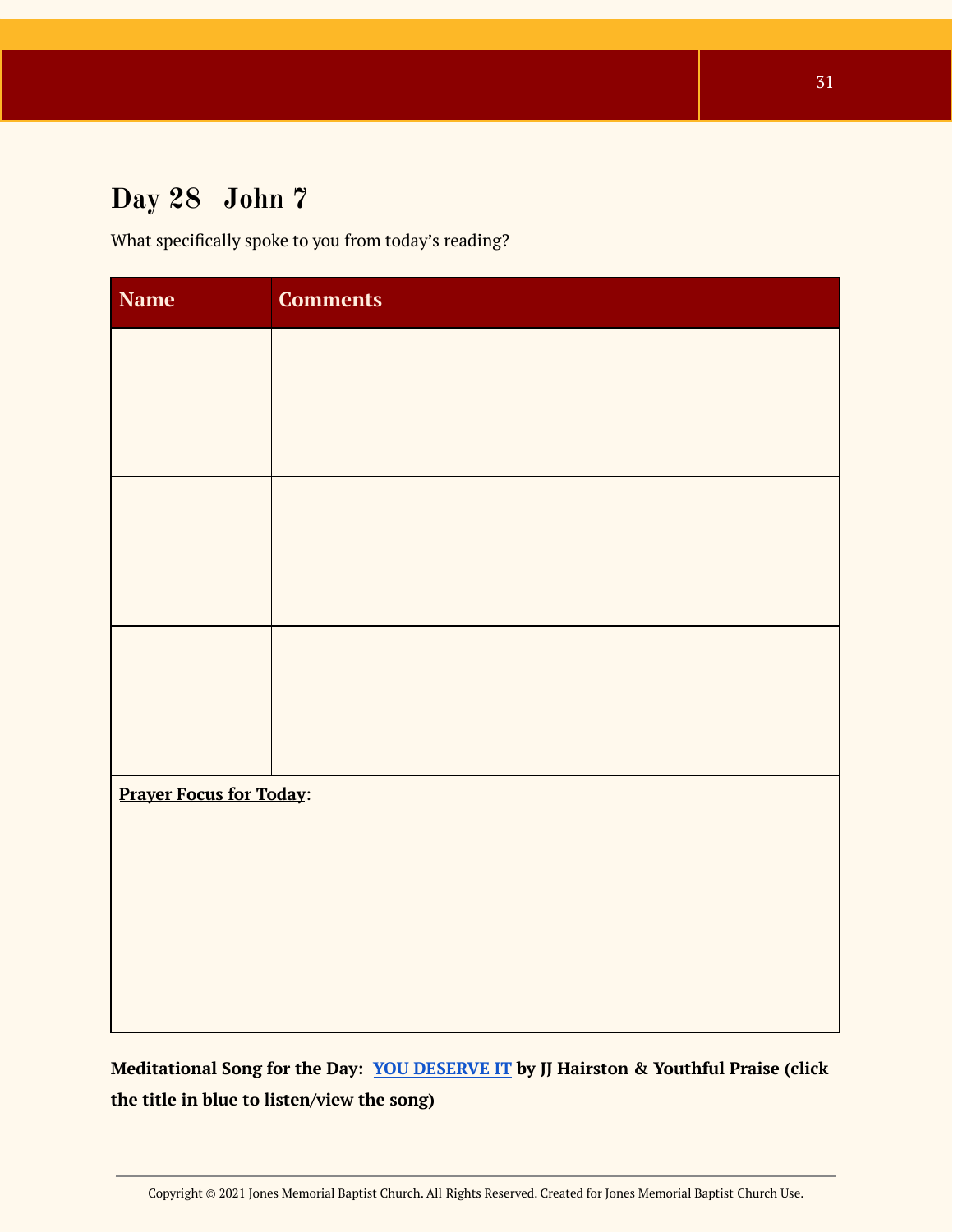# **Day 29 John 8**

What specifically spoke to you from today's reading?

| Name                           | <b>Comments</b> |
|--------------------------------|-----------------|
|                                |                 |
|                                |                 |
|                                |                 |
|                                |                 |
|                                |                 |
|                                |                 |
|                                |                 |
|                                |                 |
|                                |                 |
| <b>Prayer Focus for Today:</b> |                 |
|                                |                 |
|                                |                 |
|                                |                 |
|                                |                 |
|                                |                 |

**Meditational Song for the Day: [HOLY](https://open.spotify.com/track/3zSVRQKiRPROldcUC7QVFb?si=mnXjLY75SliWnSeL2_NrVQ) ONE by Anaysha Figueroa (click the title in blue to listen/view the song)**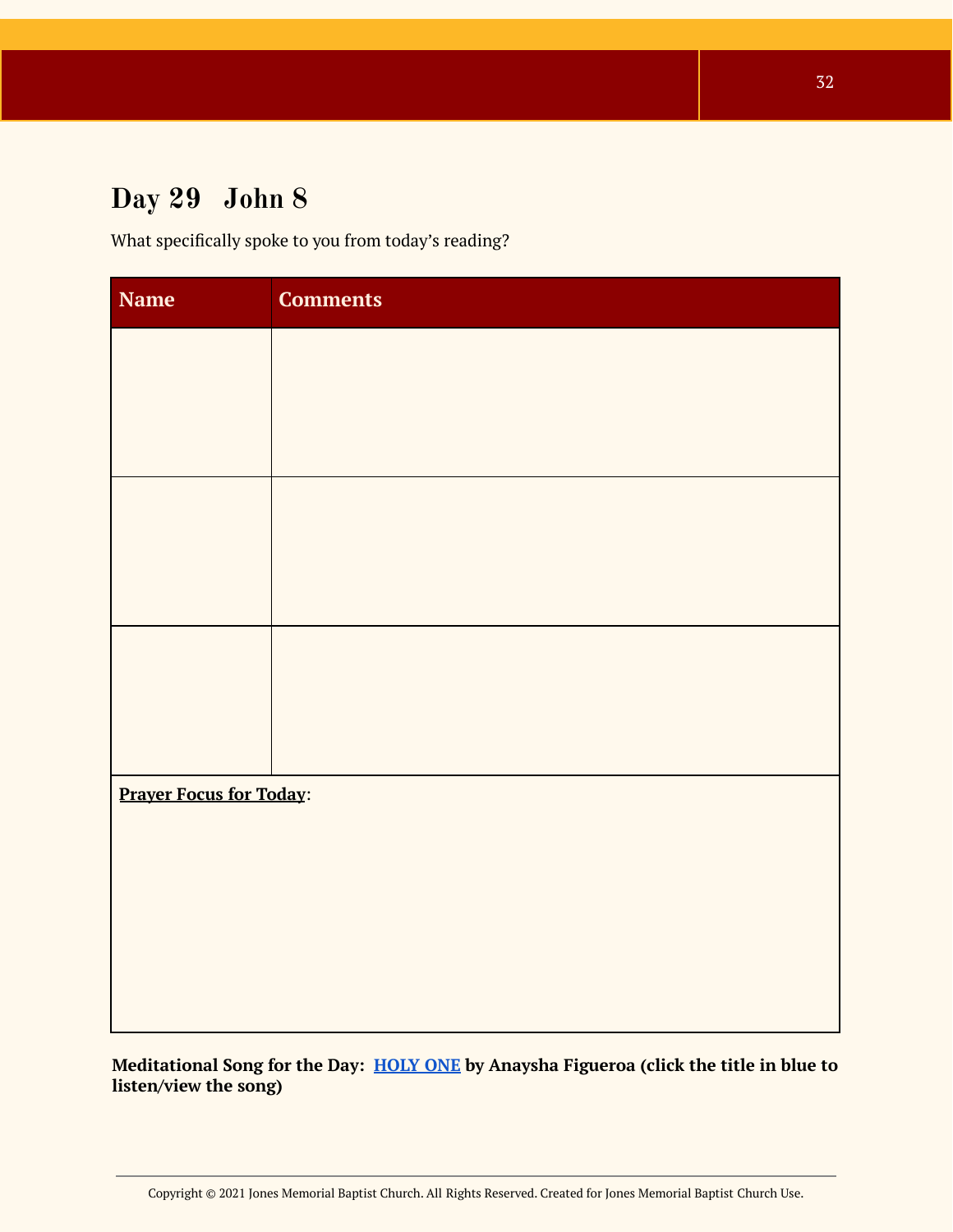# <span id="page-32-0"></span>**Day 30 John 9**

What specifically spoke to you from today's reading?

| <b>Name</b>                    | <b>Comments</b> |  |
|--------------------------------|-----------------|--|
|                                |                 |  |
|                                |                 |  |
|                                |                 |  |
|                                |                 |  |
|                                |                 |  |
|                                |                 |  |
|                                |                 |  |
|                                |                 |  |
|                                |                 |  |
| <b>Prayer Focus for Today:</b> |                 |  |
|                                |                 |  |
|                                |                 |  |
|                                |                 |  |
|                                |                 |  |
|                                |                 |  |

<span id="page-32-1"></span>**Meditational Song for the Day: [WORTH](https://open.spotify.com/track/6gsTSmu6V9XO7INh2YRa4w?si=etlPoGfkS9GyY7o7Ws_I4Q) by Anthony Brown and Group Therapy (click the title in blue to listen/view the song)**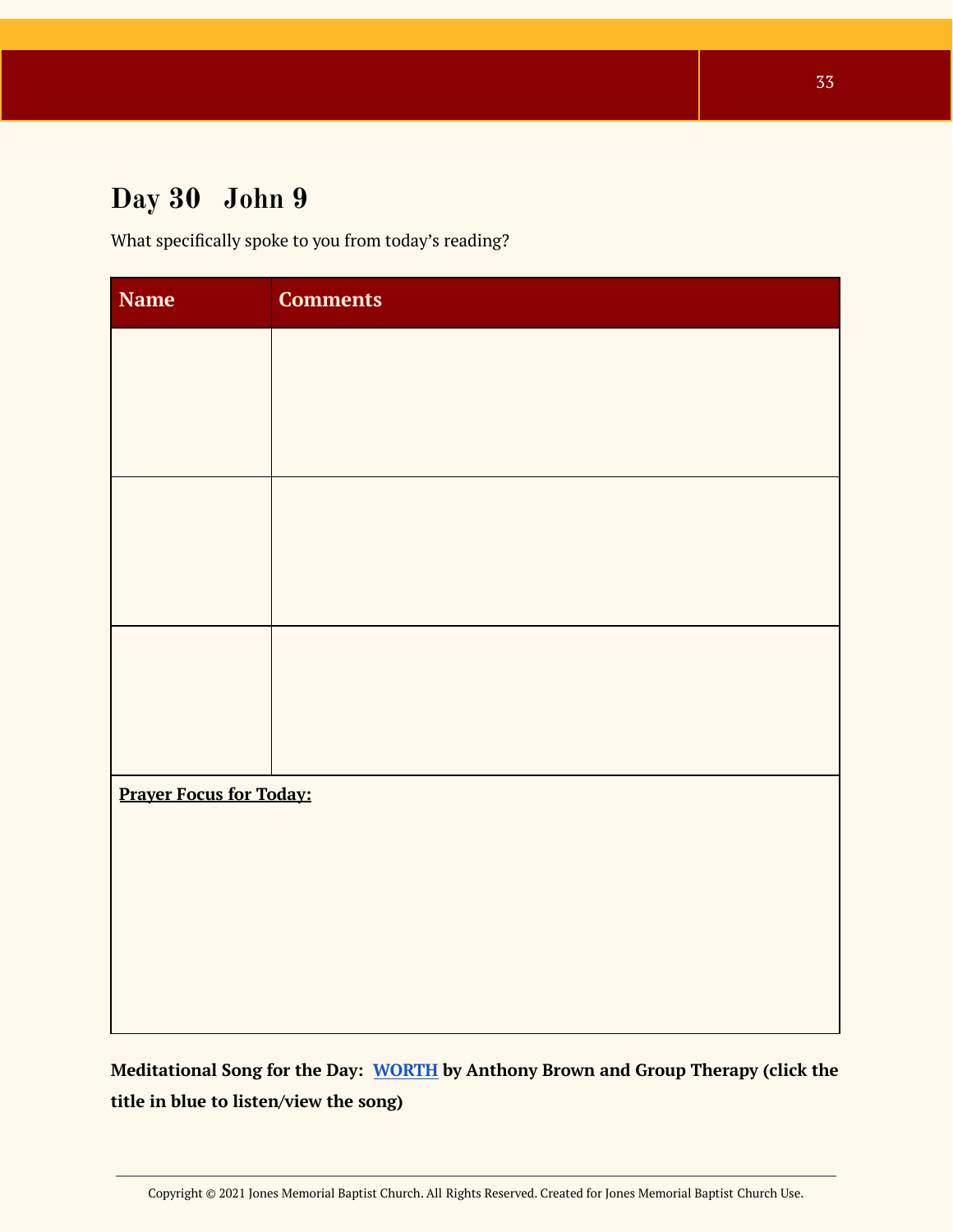# **Day 31 John 10**

What specifically spoke to you from today's reading?

| Name                           | <b>Comments</b> |  |
|--------------------------------|-----------------|--|
|                                |                 |  |
|                                |                 |  |
|                                |                 |  |
|                                |                 |  |
|                                |                 |  |
|                                |                 |  |
|                                |                 |  |
|                                |                 |  |
|                                |                 |  |
| <b>Prayer Focus for Today:</b> |                 |  |
|                                |                 |  |
|                                |                 |  |
|                                |                 |  |
|                                |                 |  |
|                                |                 |  |

**Meditational Song for the Day: THE BLOOD WILL NEVER LOSE ITS [POWER](https://open.spotify.com/track/3Mzi4unhw86nn0zKPJe3Dl?si=t64dj4ObTY2lDN30l1CY4g) by Andrae Crouch (click the title in blue to listen/view the song)**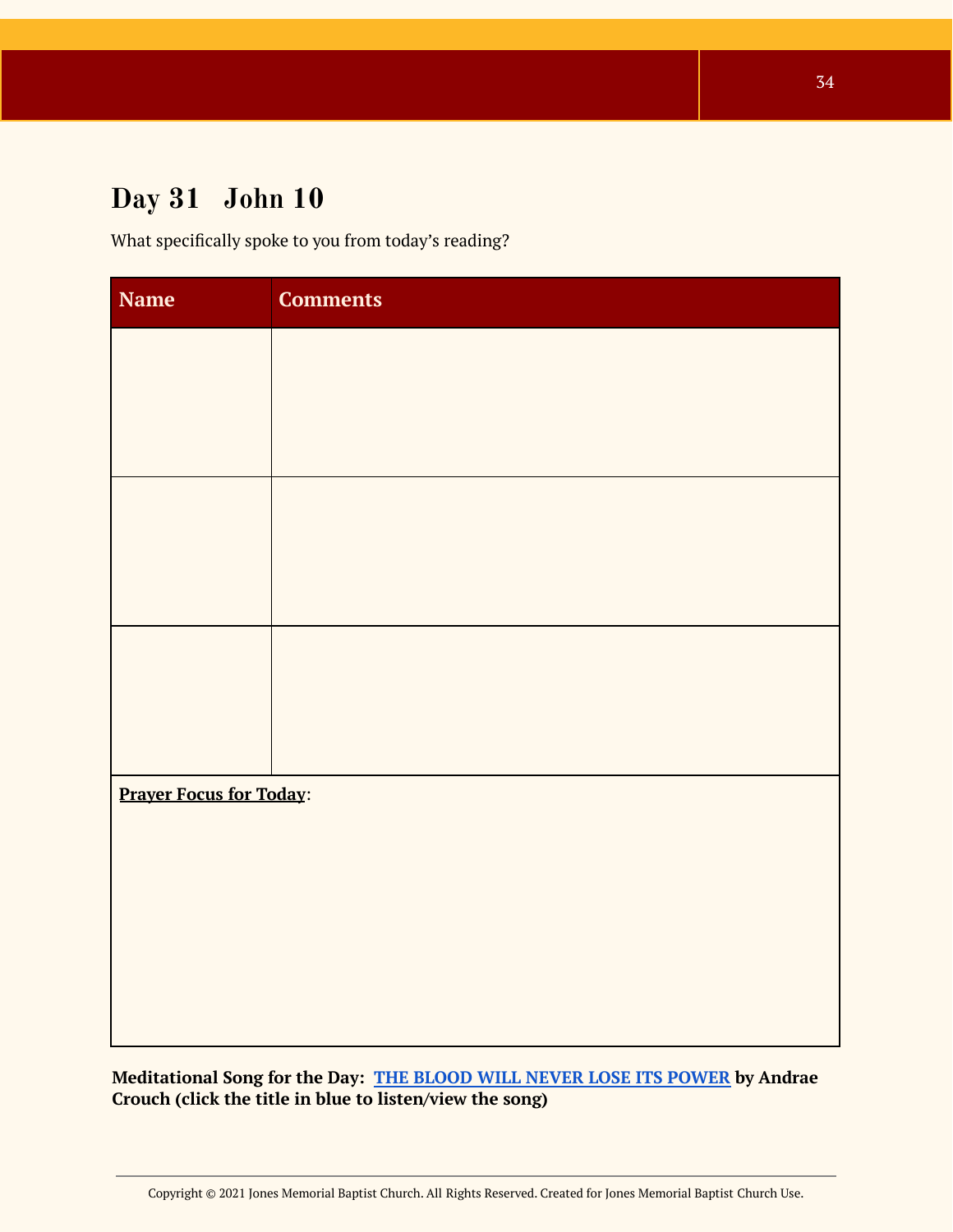# <span id="page-34-0"></span>**Day 32 John 11**

What specifically spoke to you from today's reading?

| <b>Name</b>                    | <b>Comments</b> |  |
|--------------------------------|-----------------|--|
|                                |                 |  |
|                                |                 |  |
|                                |                 |  |
|                                |                 |  |
|                                |                 |  |
|                                |                 |  |
|                                |                 |  |
|                                |                 |  |
|                                |                 |  |
| <b>Prayer Focus for Today:</b> |                 |  |
|                                |                 |  |
|                                |                 |  |
|                                |                 |  |
|                                |                 |  |
|                                |                 |  |

<span id="page-34-1"></span>**Meditational Song for the Day: OH TO BE [KEPT](https://open.spotify.com/track/3cv357OjyJOTSOoZHB8WVT?si=Qz1Vs_5pSrexxlnmnXnlOw) by Thomas Whitfield (click the title in blue to listen/view the song)**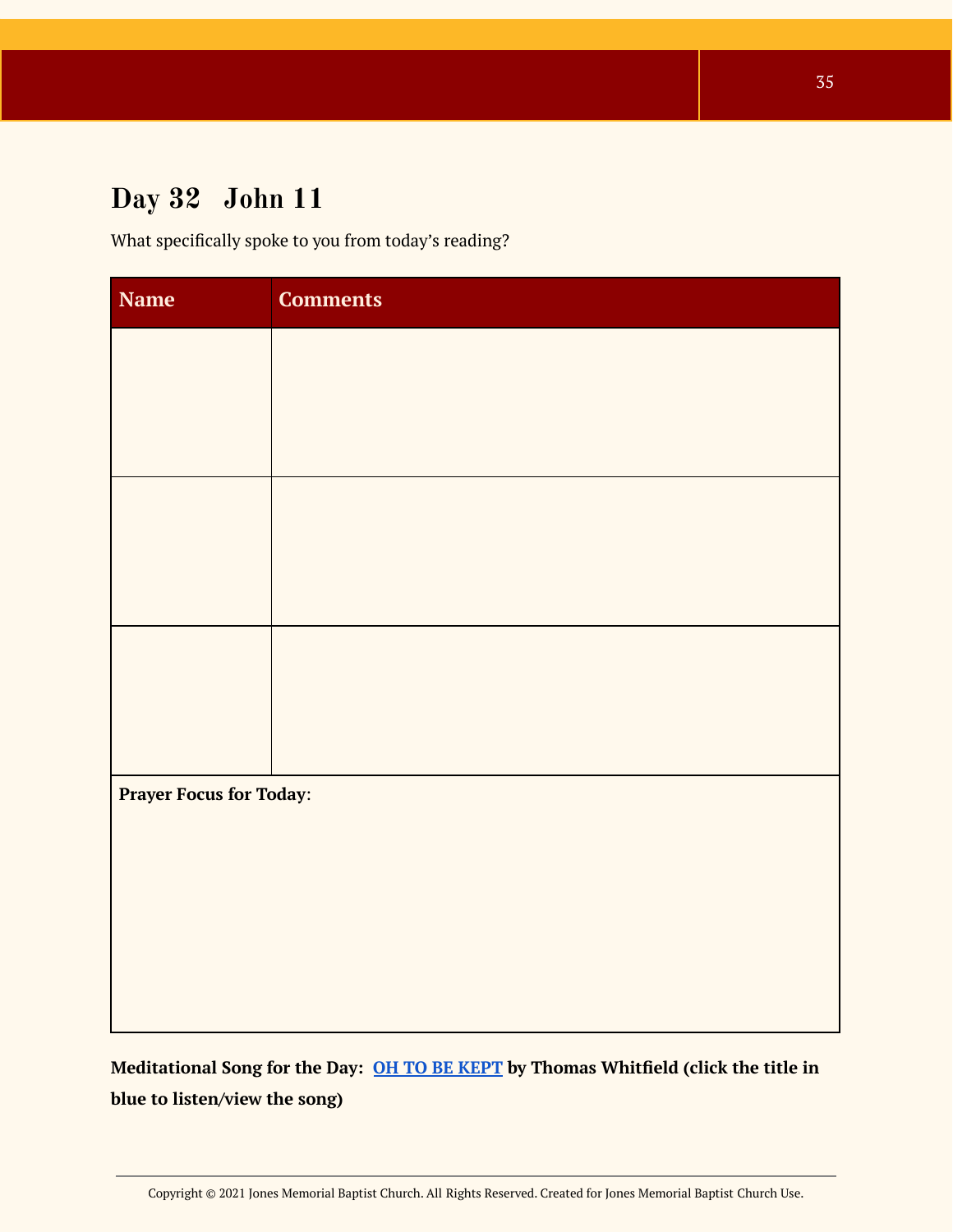# **Day 33 John 12**

What specifically spoke to you from today's reading?

| Name                           | <b>Comments</b> |
|--------------------------------|-----------------|
|                                |                 |
|                                |                 |
|                                |                 |
|                                |                 |
|                                |                 |
|                                |                 |
|                                |                 |
|                                |                 |
|                                |                 |
| <b>Prayer Focus for Today:</b> |                 |
|                                |                 |
|                                |                 |
|                                |                 |
|                                |                 |
|                                |                 |

**Meditational Song for the Day: YOU [KNOW](https://open.spotify.com/track/0Dlm41iXvTsIVsEOce3yX6?si=xIEOoH3RS3G57Le7PFP__A) MY NAME by Tasha Cobb Leonard (click the title in blue to listen/view the song)**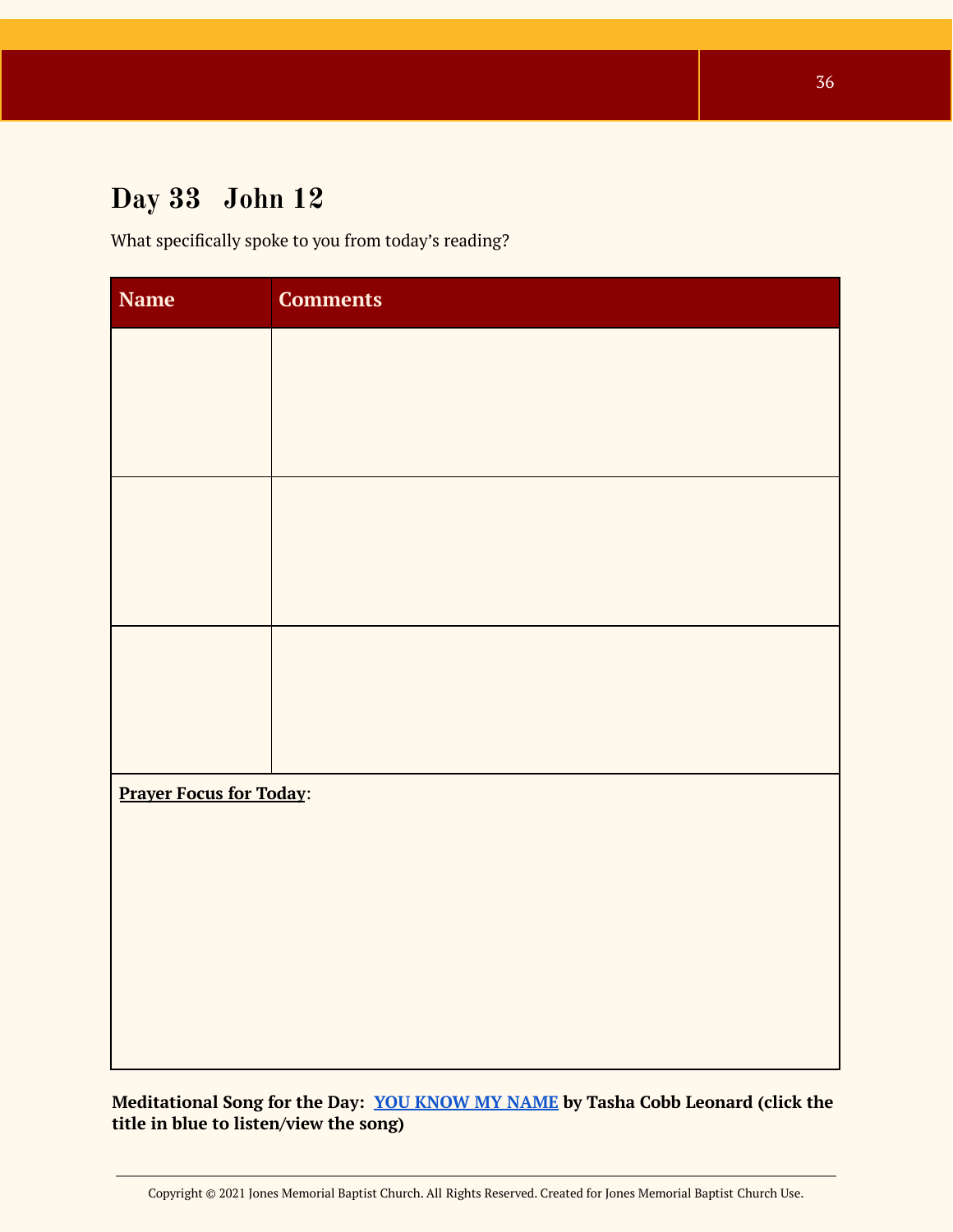# <span id="page-36-0"></span>**Day 34 John 13 & 14**

What specifically spoke to you from today's reading?

| Name                           | <b>Comments</b> |  |
|--------------------------------|-----------------|--|
|                                |                 |  |
|                                |                 |  |
|                                |                 |  |
|                                |                 |  |
|                                |                 |  |
|                                |                 |  |
|                                |                 |  |
|                                |                 |  |
|                                |                 |  |
| <b>Prayer Focus for Today:</b> |                 |  |
|                                |                 |  |
|                                |                 |  |
|                                |                 |  |
|                                |                 |  |
|                                |                 |  |

**Meditational Song for the Day: [GRATEFUL](https://open.spotify.com/track/0vtvtxjSKV02DeQJNW217U?si=WaGRCxo9TfyfVMGE49hlUg) by Hezekiah Walker (click the title in blue to listen/view the song)**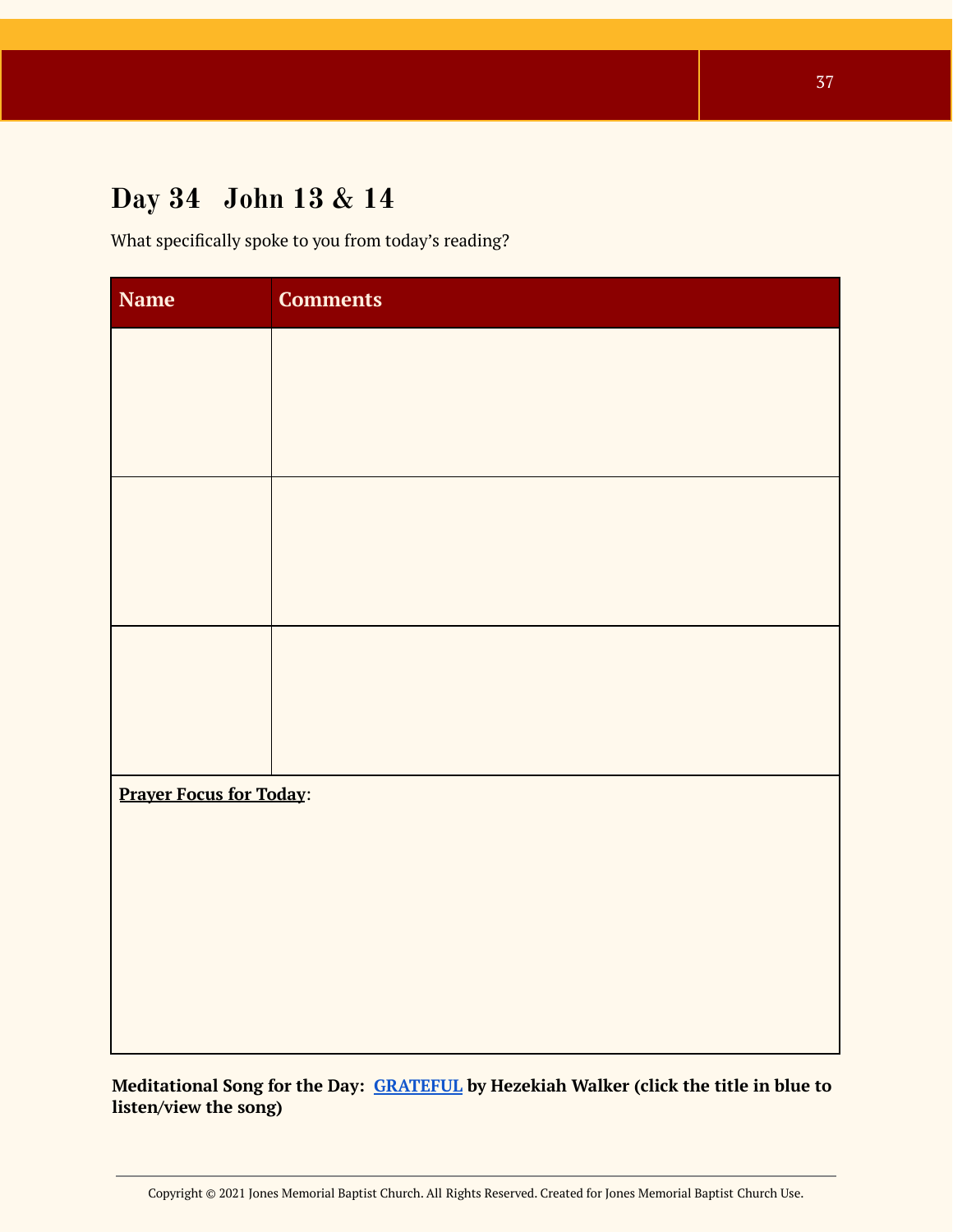# <span id="page-37-0"></span>**Day 35 John 15 & 16**

What specifically spoke to you from today's reading?

| <b>Name</b>                    | <b>Comments</b> |  |
|--------------------------------|-----------------|--|
|                                |                 |  |
|                                |                 |  |
|                                |                 |  |
|                                |                 |  |
|                                |                 |  |
|                                |                 |  |
|                                |                 |  |
|                                |                 |  |
|                                |                 |  |
| <b>Prayer Focus for Today:</b> |                 |  |
|                                |                 |  |
|                                |                 |  |
|                                |                 |  |
|                                |                 |  |
|                                |                 |  |

<span id="page-37-1"></span>**Meditational Song for the Day: DELIVER ME (THIS IS MY [EXODUS\)](https://open.spotify.com/track/4imwSeFR8R3yKpfD2yNI2r?si=Pf9ldecsRIictziT1M6wSw) by Donald Lawrence featuring Le'Andria Johnson (click the title in blue to listen/view the song)**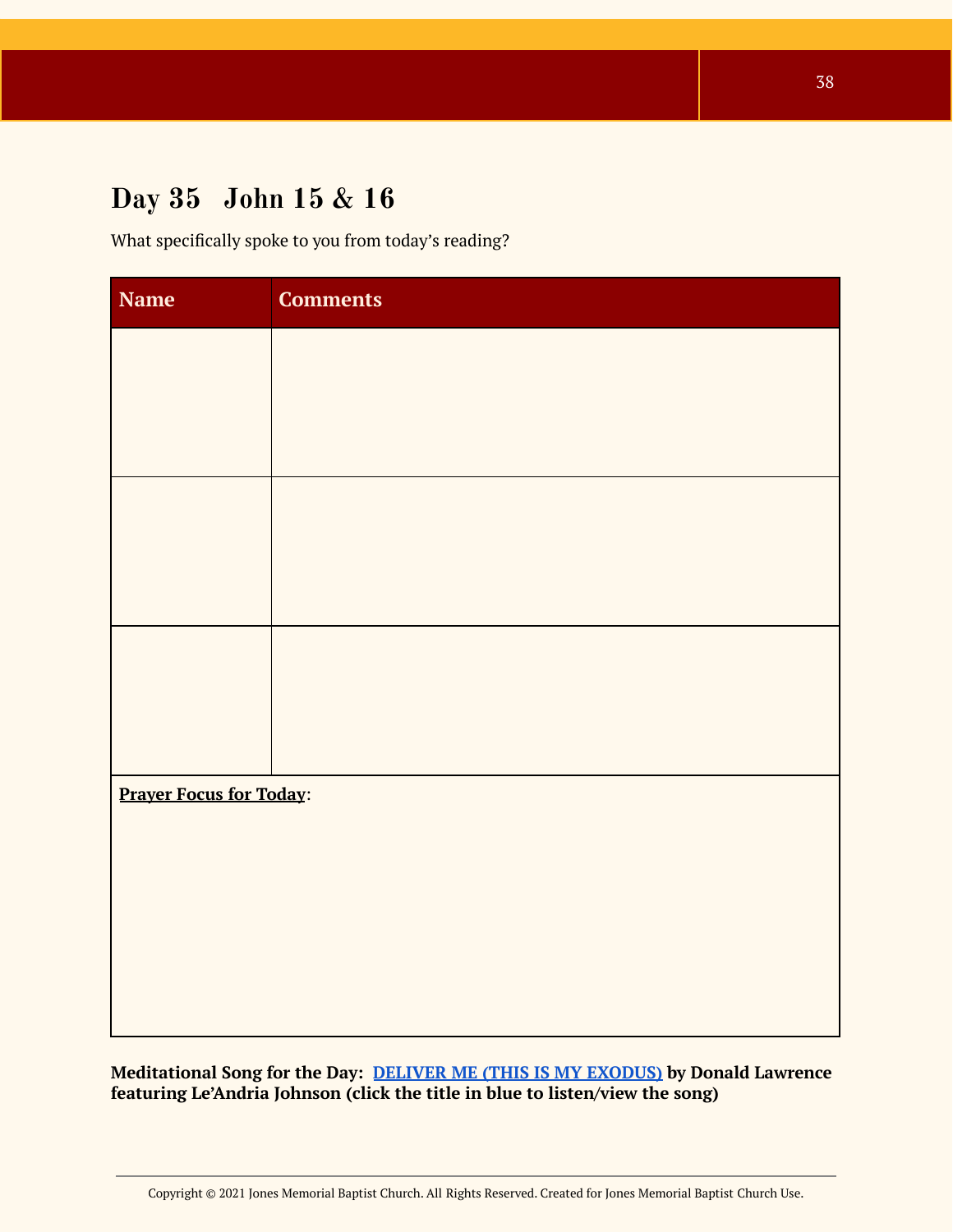# **Day 36 John 17**

What specifically spoke to you from today's reading?

| Name                           | <b>Comments</b> |  |
|--------------------------------|-----------------|--|
|                                |                 |  |
|                                |                 |  |
|                                |                 |  |
|                                |                 |  |
|                                |                 |  |
|                                |                 |  |
|                                |                 |  |
|                                |                 |  |
|                                |                 |  |
| <b>Prayer Focus for Today:</b> |                 |  |
|                                |                 |  |
|                                |                 |  |
|                                |                 |  |
|                                |                 |  |
|                                |                 |  |

**Meditational Song for the Day: OH HOW WE [LOVE](https://open.spotify.com/track/3TKcWWjZfkCneeQKmLO1TL?si=LN0coOlDTwi5mUIP4BXt_g) YOU by Preashea Hilliard (click the title in blue to listen/view the song)**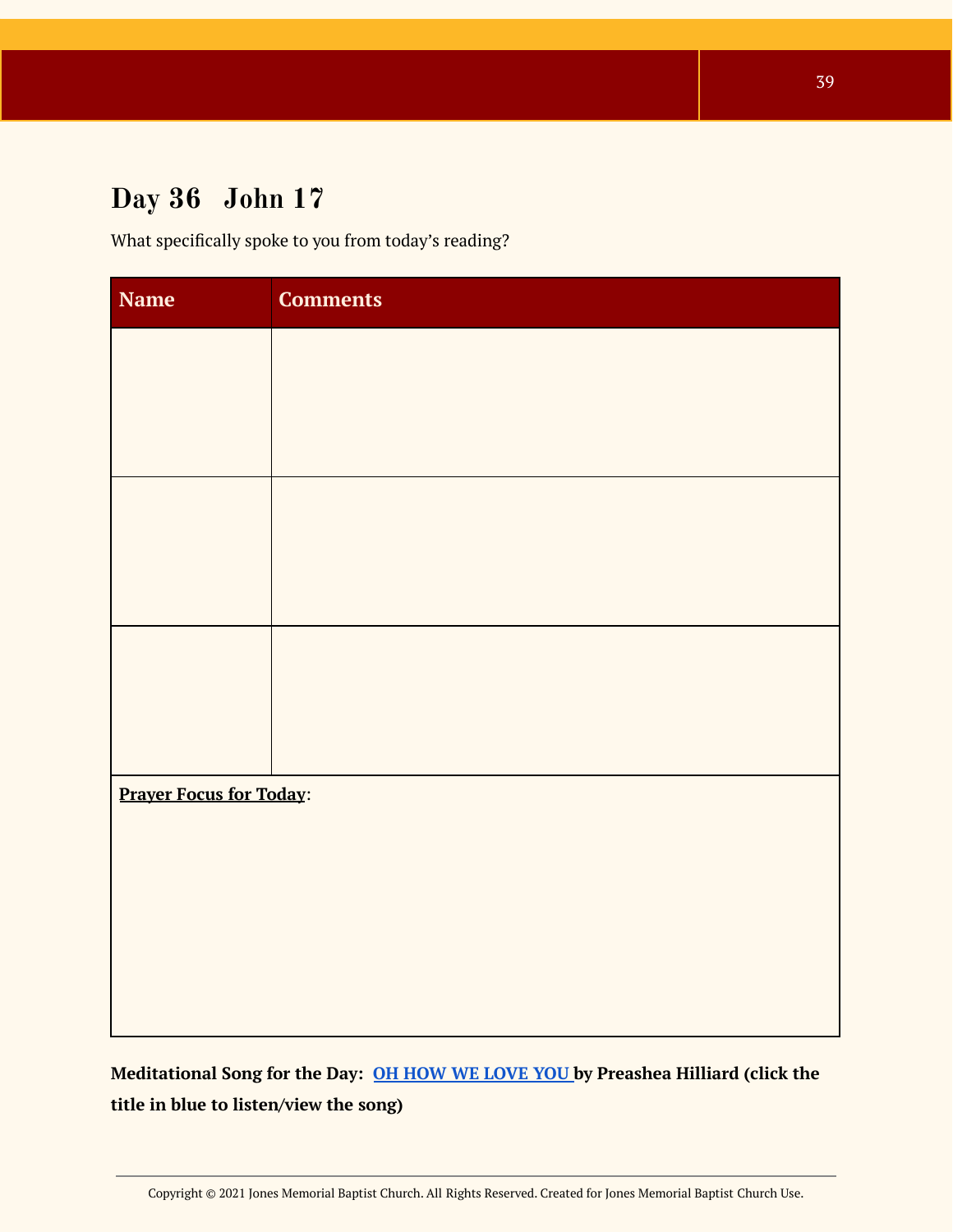# <span id="page-39-0"></span>**Day 37 John 18**

What specifically spoke to you from today's reading?

| <b>Name</b>                    | <b>Comments</b> |  |
|--------------------------------|-----------------|--|
|                                |                 |  |
|                                |                 |  |
|                                |                 |  |
|                                |                 |  |
|                                |                 |  |
|                                |                 |  |
|                                |                 |  |
|                                |                 |  |
|                                |                 |  |
| <b>Prayer Focus for Today:</b> |                 |  |
|                                |                 |  |
|                                |                 |  |
|                                |                 |  |
|                                |                 |  |
|                                |                 |  |

**Meditational Song for the Day: [ORDER](https://open.spotify.com/track/6ESHT7vZN5jFrmCNfjcFno?si=z1NL9CrzQ_eGwcMXphfJoQ) MY STEPS by Brooklyn Tabernacle Choir (click the title in blue to listen/view the song)**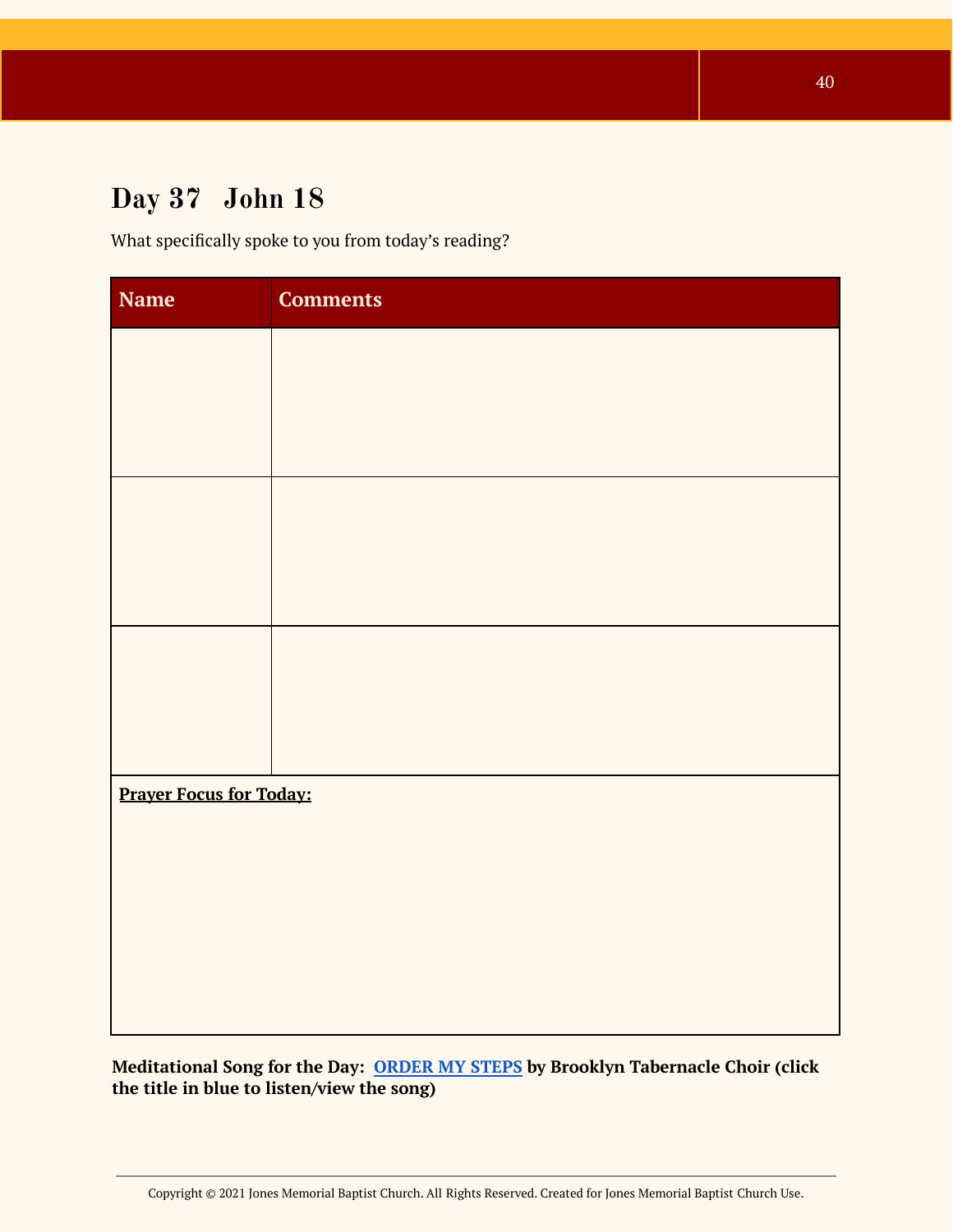# <span id="page-40-0"></span>**Day 38 John 19**

What specifically spoke to you from today's reading?

| <b>Name</b>                    | <b>Comments</b> |  |
|--------------------------------|-----------------|--|
|                                |                 |  |
|                                |                 |  |
|                                |                 |  |
|                                |                 |  |
|                                |                 |  |
|                                |                 |  |
|                                |                 |  |
|                                |                 |  |
|                                |                 |  |
| <b>Prayer Focus for Today:</b> |                 |  |
|                                |                 |  |
|                                |                 |  |
|                                |                 |  |
|                                |                 |  |
|                                |                 |  |

**Meditational Song for the Day: THE HYMN MEDLEY: [GRATEFUL](https://open.spotify.com/track/54GmcAcBFZ7UjHbbcnRhr1?si=r-98SfrOT1yAoir302nIdw) & GREAT IS THY [FAITHFULNESS](https://open.spotify.com/track/54GmcAcBFZ7UjHbbcnRhr1?si=r-98SfrOT1yAoir302nIdw) by Chrystal Rucker (click the title in blue to listen/view the song)**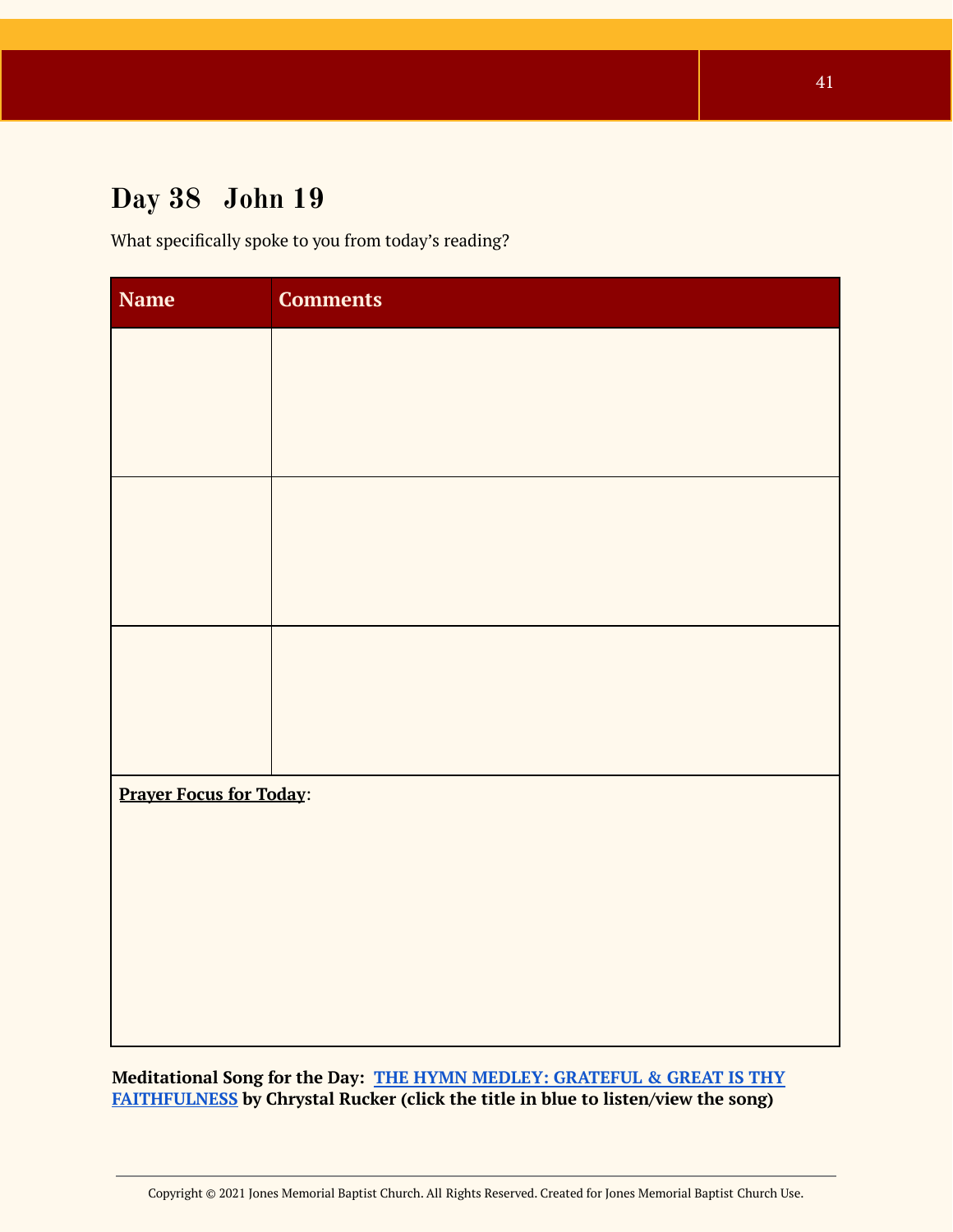# <span id="page-41-0"></span>**Day 39 John 20**

What specifically spoke to you from today's reading?

| <b>Comments</b>                |  |  |
|--------------------------------|--|--|
|                                |  |  |
|                                |  |  |
|                                |  |  |
|                                |  |  |
|                                |  |  |
|                                |  |  |
|                                |  |  |
|                                |  |  |
|                                |  |  |
| <b>Prayer Focus for Today:</b> |  |  |
|                                |  |  |
|                                |  |  |
|                                |  |  |
|                                |  |  |
|                                |  |  |

<span id="page-41-1"></span>**Meditational Song for the Day: [SOVEREIGN](https://youtu.be/ApCX84oDDJ8) by Wilmington Chester Mass Choir featuring Daryl Coley (click the title in blue to listen/view the song)**